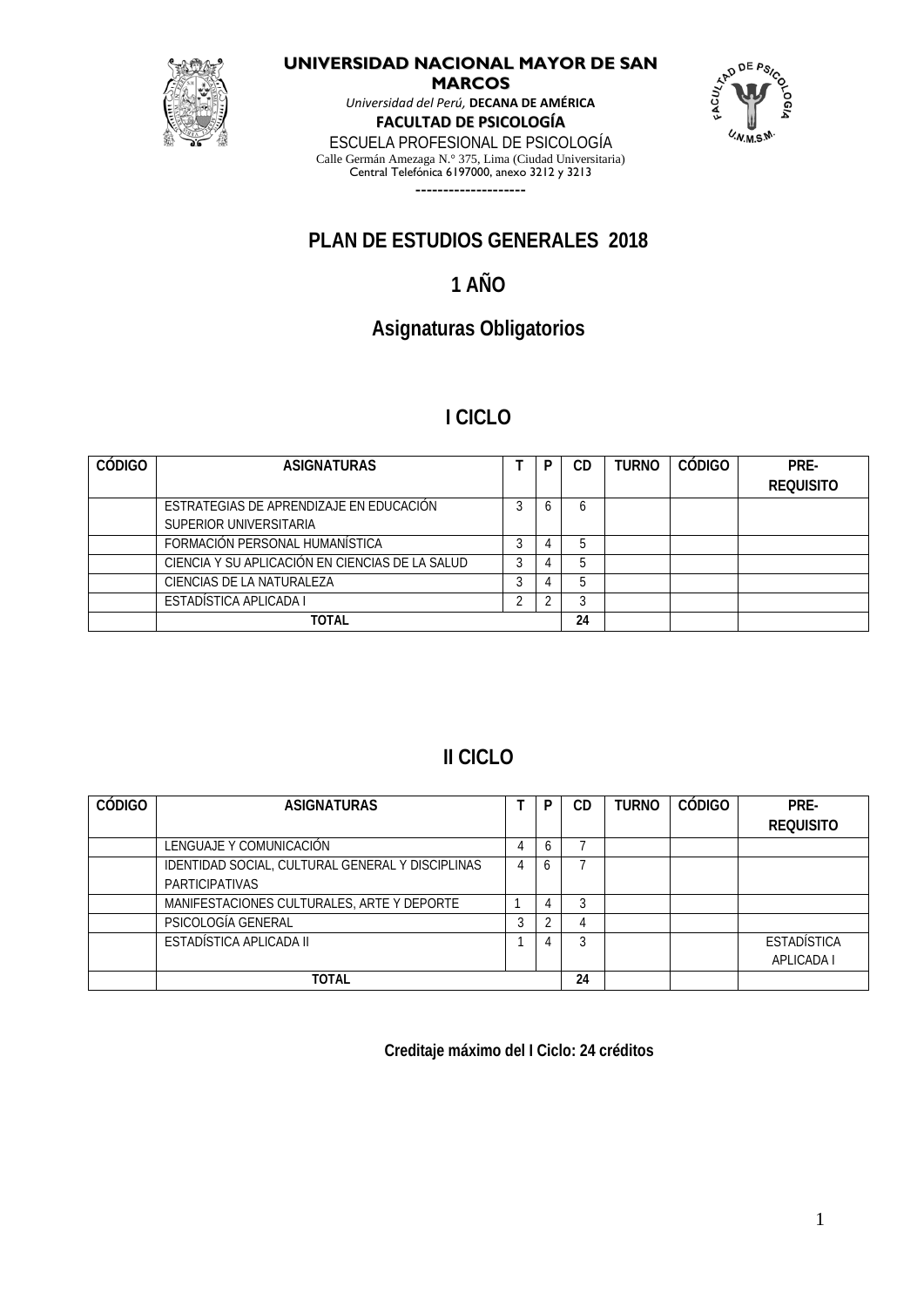

--------------------



# **2DO. AÑO**

### **Asignaturas Obligatorios**

# **III CICLO**

| <b>CÓDIGO</b> | <b>ASIGNATURAS</b>                   |   | P | CD | TURNO | <b>CÓDIGO</b> | PRE-             |
|---------------|--------------------------------------|---|---|----|-------|---------------|------------------|
|               |                                      |   |   |    |       |               | <b>REQUISITO</b> |
| 18T301        | PSICOFISIOLOGÍA                      | 3 | 2 | 4  |       |               | PSICOLOGÍA       |
|               |                                      |   |   |    |       |               | GENERAL          |
| 18T302        | TÉCNICAS DE OBSERVACIÓN Y ENTREVISTA | 3 | 2 | 4  |       |               |                  |
| 18T303        | PSICOLOGÍA EVOLUTIVA I               | 3 | 2 | 4  |       |               |                  |
| 18T304        | HISTORIA DE LA PSICOLOGÍA            | 3 | 2 |    |       |               | PSICOLOGÍA       |
|               |                                      |   |   |    |       |               | GENERAL          |
| 18T305        | PSICOLOGÍA AMBIENTAL                 | 3 | 2 | 4  |       |               |                  |
| 18T306        | TALLER DE HABILIDADES SOCIALES       | ◠ | 4 | 4  |       |               | <b>FORMACIÓN</b> |
|               |                                      |   |   |    |       |               | PERSONAL Y       |
|               |                                      |   |   |    |       |               | <b>HUMANISTA</b> |
|               | <b>TOTAL</b>                         |   |   | 24 |       |               |                  |

# **IV CICLO**

| <b>CÓDIGO</b> | <b>ASIGNATURAS</b>              |   | P              | <b>CD</b> | <b>TURNO</b> | <b>CÓDIGO</b> | PRE-                 |
|---------------|---------------------------------|---|----------------|-----------|--------------|---------------|----------------------|
|               |                                 |   |                |           |              |               | <b>REQUISITO</b>     |
| 18T401        | PSICOLOGIA DEL APRENDIZAJE      | 3 | $\overline{2}$ | 4         |              | 18G1001       | <b>ESTRATEGIA DE</b> |
|               |                                 |   |                |           |              |               | APRENDIZAJE EN       |
|               |                                 |   |                |           |              |               | EDUCACIÓN            |
|               |                                 |   |                |           |              |               | <b>SUPERIOR</b>      |
|               |                                 |   |                |           |              |               | UNIVERSITARIA        |
| 18T402        | <b>PSICOMETRÍA</b>              | 3 | 2              | 4         |              | 18G205        | <b>ESTADÍSTICA</b>   |
|               |                                 |   |                |           |              |               | APLICADA II          |
| 18T403        | TEORÍA DE LA PERSONALIDAD       | 3 | 2              | 4         |              |               | <b>PSICOLOGIA</b>    |
|               |                                 |   |                |           |              |               | <b>GENERAL</b>       |
| 18T404        | PSICOLOGÍA EVOLUTIVA II         | 3 | $\overline{2}$ | 4         |              | 18T303        | PSICOLOGÍA           |
|               |                                 |   |                |           |              |               | EVOLUTIVA I          |
| 18T405        | PSICOLOGÍA SOCIAL - COMUNITARIA | 3 | $\overline{2}$ | 4         |              |               |                      |
| 18T406        | <b>PROCESOS COGNITIVOS I</b>    | 3 | 2              | 4         |              |               |                      |
|               | <b>TOTAL</b>                    |   |                | 24        |              |               |                      |

**Creditaje máximo del II Ciclo:** 24 créditos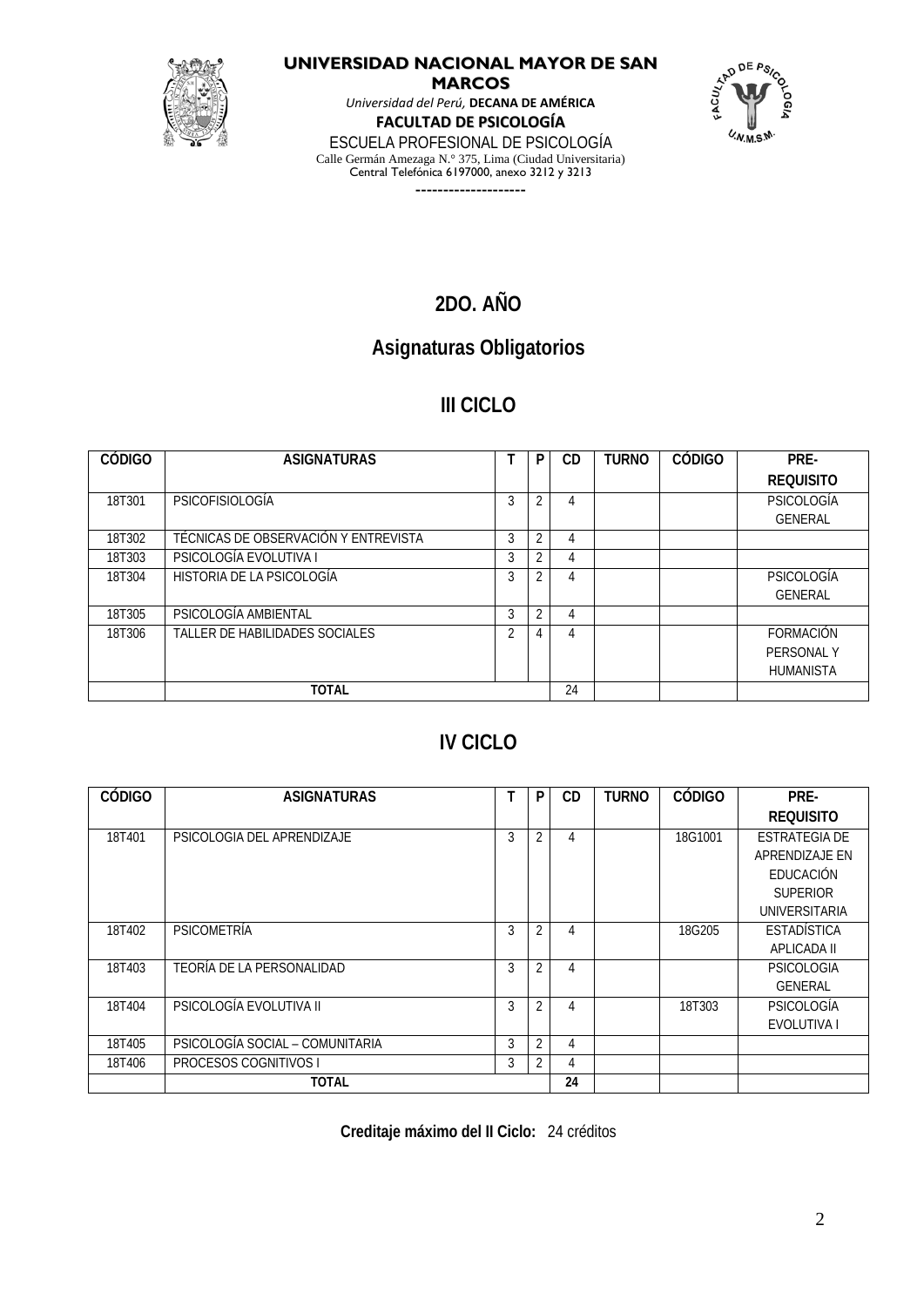

--------------------



### **3ER. AÑO**

# **Asignaturas Obligatorios**

**V CICLO**

| <b>CÓDIGO</b> | ASIGNATURAS                               |   | P | CD | <b>TURNO</b> | <b>CÓDIGO</b> | PRF-                |
|---------------|-------------------------------------------|---|---|----|--------------|---------------|---------------------|
|               |                                           |   |   |    |              |               | <b>REQUISITO</b>    |
| 18T501        | PSICOLOGÍA EXPERIMENTAL                   | 3 | 2 | 4  |              |               | PSICOLOGÍA          |
|               |                                           |   |   |    |              |               | GENERAL             |
| 18T502        | <b>PROCESOS COGNITIVOS II</b>             | 3 | 2 | 4  |              | 18T406        | <b>PROCESOS</b>     |
|               |                                           |   |   |    |              |               | <b>COGNITIVOS I</b> |
| 18T503        | EPISTEMOLOGÍA DE LA PSICOLOGIA            | 3 | 2 | 4  |              |               |                     |
| 18T504        | CONSTRUCCIÓN DE PRUEBAS                   | 3 | 2 | 4  |              | 18T402        | PSICOMETRÍA         |
| 18T505        | PSICOPATOLOGÍA                            | 3 | 2 | 4  |              | 18T302        | TÉCNICAS DE         |
|               |                                           |   |   |    |              |               | OBSERVACIÓN Y       |
|               |                                           |   |   |    |              |               | <b>ENTREVISTA</b>   |
| 18T506        | TECNICAS DE EVALUACIÓN DE LA PERSONALIDAD | 3 | 2 | 4  |              | 18T403        | TEORIA DE LA        |
|               |                                           |   |   |    |              |               | PERSONALIDAD        |
|               | <b>TOTAL</b>                              |   |   | 24 |              |               |                     |

### **VI CICLO**

| <b>CÓDIGO</b> | <b>ASIGNATURAS</b>                          |   | P              | <b>CD</b> | <b>TURNO</b> | <b>CÓDIGO</b> | PRE-                   |
|---------------|---------------------------------------------|---|----------------|-----------|--------------|---------------|------------------------|
|               |                                             |   |                |           |              |               | <b>REQUISITO</b>       |
| 18T601        | METODOLOGÍA DE INVESTIGACIÓN CUANTITATIVA   | 3 | 2              | 4         |              | 18T504        | CONSTRUCCIÓN DE        |
|               |                                             |   |                |           |              |               | <b>PRUEBAS</b>         |
| 18T602        | <b>NEUROPSICOLOGÍA</b>                      | 3 | $\overline{2}$ | 4         |              | 18T301        | <b>PSICOFISIOLOGIA</b> |
| 18T603        | PSICOLOGÍA EDUCATIVA                        | 3 | 2              | 4         |              | 18T502        | <b>PROCESOS</b>        |
|               |                                             |   |                |           |              |               | <b>COGNITIVOS II</b>   |
| 18T604        | DINÁMICA DE GRUPOS                          | 3 | $\mathfrak{D}$ | 4         |              | 18T306        | TALLER DE              |
|               |                                             |   |                |           |              |               | <b>HABILIDADES</b>     |
|               |                                             |   |                |           |              |               | <b>SOCIALES</b>        |
| 18T605        | TEORÍA Y TÉCNICAS DE INTERVENCIÓN           | 3 | 2              | 4         |              | 18T506        | <b>TÉCNICAS DE</b>     |
|               | PSICODINÁMICA                               |   |                |           |              |               | EVALUACIÓN DE LA       |
|               |                                             |   |                |           |              |               | PERSONALIDAD           |
| 18T606        | TEORÍA Y TÉCNICAS DE INTERVENCIÓN COGNITIVA | 3 | 2              | 4         |              |               |                        |
|               | CONDUCTUAL                                  |   |                |           |              |               |                        |
|               | <b>TOTAL</b>                                |   |                | 24        |              |               |                        |

**Creditaje máximo del III Ciclo: 24 créditos**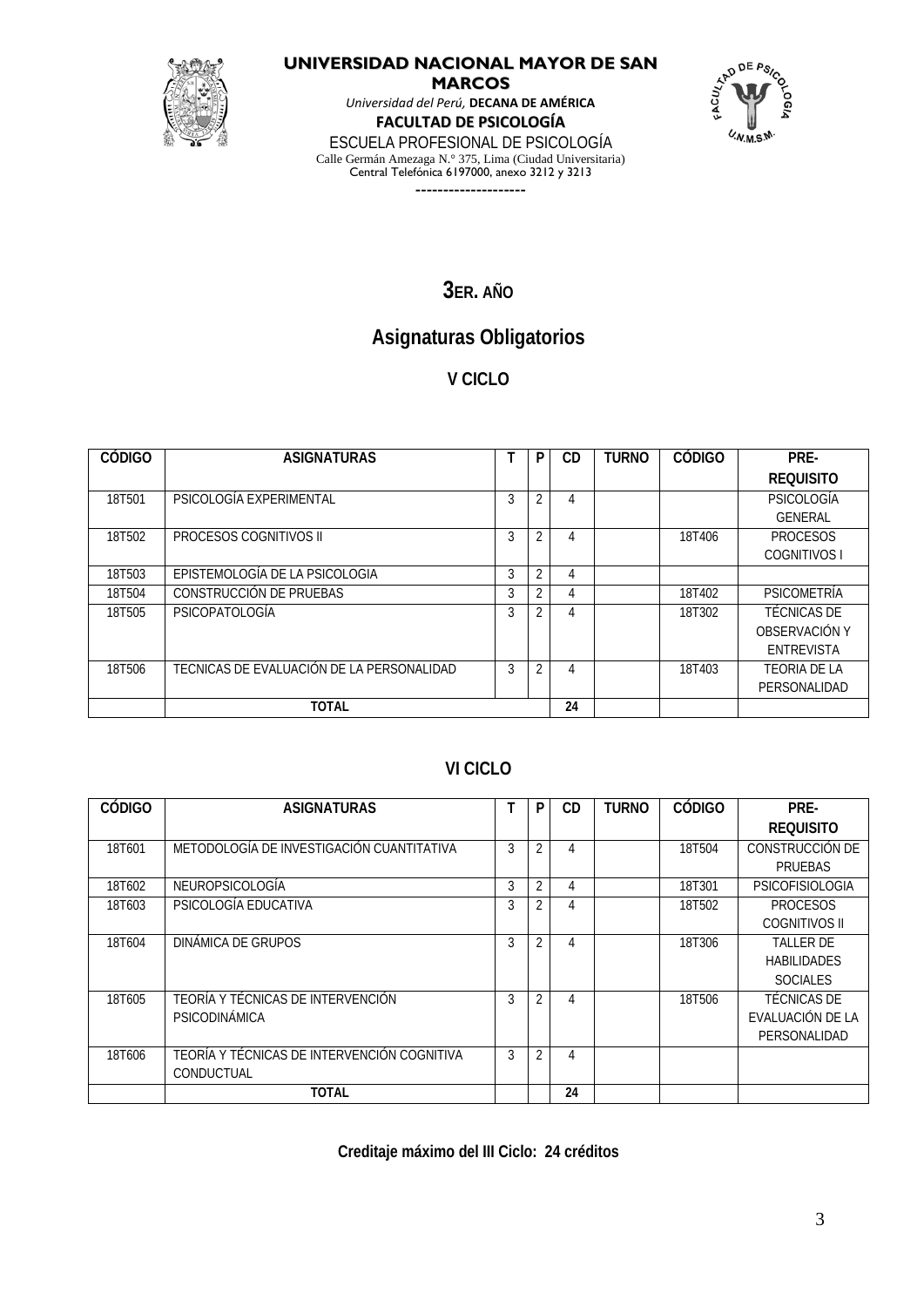

--------------------



### **4to. AÑO**

# **Asignaturas Obligatorios**

### **VII CICLO**

| <b>CÓDIGO</b> | <b>ASIGNATURAS</b>                   |   | P              | <b>CD</b> | <b>TURNO</b> | <b>CÓDIGO</b> | PRE-                   |
|---------------|--------------------------------------|---|----------------|-----------|--------------|---------------|------------------------|
|               |                                      |   |                |           |              |               | <b>REQUISITO</b>       |
| 18T701        | MÉTODOS DE INVESTIGACIÓN CUALITATIVA | 3 | $\overline{2}$ | 4         |              |               |                        |
| 18T702        | PSICOLOGÍA CLÍNICA Y DE LA SALUD     | 3 | 2              | 4         |              |               |                        |
| 18T703        | TÉCNICAS PROYECTIVAS                 | 3 | $\mathfrak{D}$ | 4         |              | 18T605        | <b>TEORÍAS Y</b>       |
|               |                                      |   |                |           |              |               | TÉCNICAS DE            |
|               |                                      |   |                |           |              |               | <b>INTERVENCIÓN</b>    |
|               |                                      |   |                |           |              |               | PSICODINÁMICA          |
| 18T704        | ORIENTACIÓN Y CONSEJERÍA PSICOLÓGICA | 3 | $\mathfrak{D}$ | 4         |              | 18T302        | TÉCNICAS DE            |
|               |                                      |   |                |           |              |               | OBSERVACIÓN Y          |
|               |                                      |   |                |           |              |               | <b>ENTREVISTA</b>      |
| 18T705        | PSICONEUROINMUNOLOGÍA                | 3 | $\overline{2}$ | 4         |              | 18T602        | <b>NEUROFISIOLOGÍA</b> |
| 18T706        | MOTIVACIÓN Y ACTITUDES PSICOSOCIALES | 3 | 2              | 4         |              | 18T405        | PSICOLOGÍA             |
|               |                                      |   |                |           |              |               | SOCIAL                 |
|               |                                      |   |                |           |              |               | <b>COMUNITARIA</b>     |
|               | <b>TOTAL</b>                         |   |                | 24        |              |               |                        |

### **VIII CICLO**

| <b>CÓDIGO</b> | <b>ASIGNATURAS</b>                         |                | P              | <b>CD</b> | <b>TURNO</b> | <b>CÓDIGO</b> | PRE-                |
|---------------|--------------------------------------------|----------------|----------------|-----------|--------------|---------------|---------------------|
|               |                                            |                |                |           |              |               | <b>REQUISITO</b>    |
| 18T801        | <b>TALLER DE TESIS I</b>                   | $\overline{2}$ | 4              | 4         |              |               |                     |
| 18T802        | PSICODIAGNÓSTICO DE RORSCHACH              | 3              | $\mathfrak{D}$ | 4         |              | 18T703        | <b>TÉCNICAS</b>     |
|               |                                            |                |                |           |              |               | <b>PROYECTIVAS</b>  |
| 18T803        | PSICOLOGÍA DE LA SEXUALIDAD                | 3              | $\overline{2}$ | 4         |              |               |                     |
| 18T804        | MODIFICACION DE CONDUCTA EN EL AULA Y EL   | 3              | 2              | 4         |              | 18T606        | <b>TEORÍA Y</b>     |
|               | <b>HOGAR</b>                               |                |                |           |              |               | <b>TÉCNICAS DE</b>  |
|               |                                            |                |                |           |              |               | <b>INTERVENCIÓN</b> |
|               |                                            |                |                |           |              |               | COGNITIVA           |
| 18T805        | ESTRATEGIAS DE NEGOCIACIÓN EN EL MANEJO DE | 3              | C              | 4         |              |               |                     |
|               | <b>CONFLICTO</b>                           |                |                |           |              |               |                     |
| 18T806        | PSICOLOGIA TRASCULTURAL                    | 3              | $\mathcal{D}$  | 4         |              | 18T604        | DINÁMICA DE         |
|               |                                            |                |                |           |              |               | <b>GRUPOS</b>       |
|               | <b>TOTAL</b>                               |                |                | 24        |              |               |                     |

**Creditaje máximo del IV Ciclo: 24 créditos**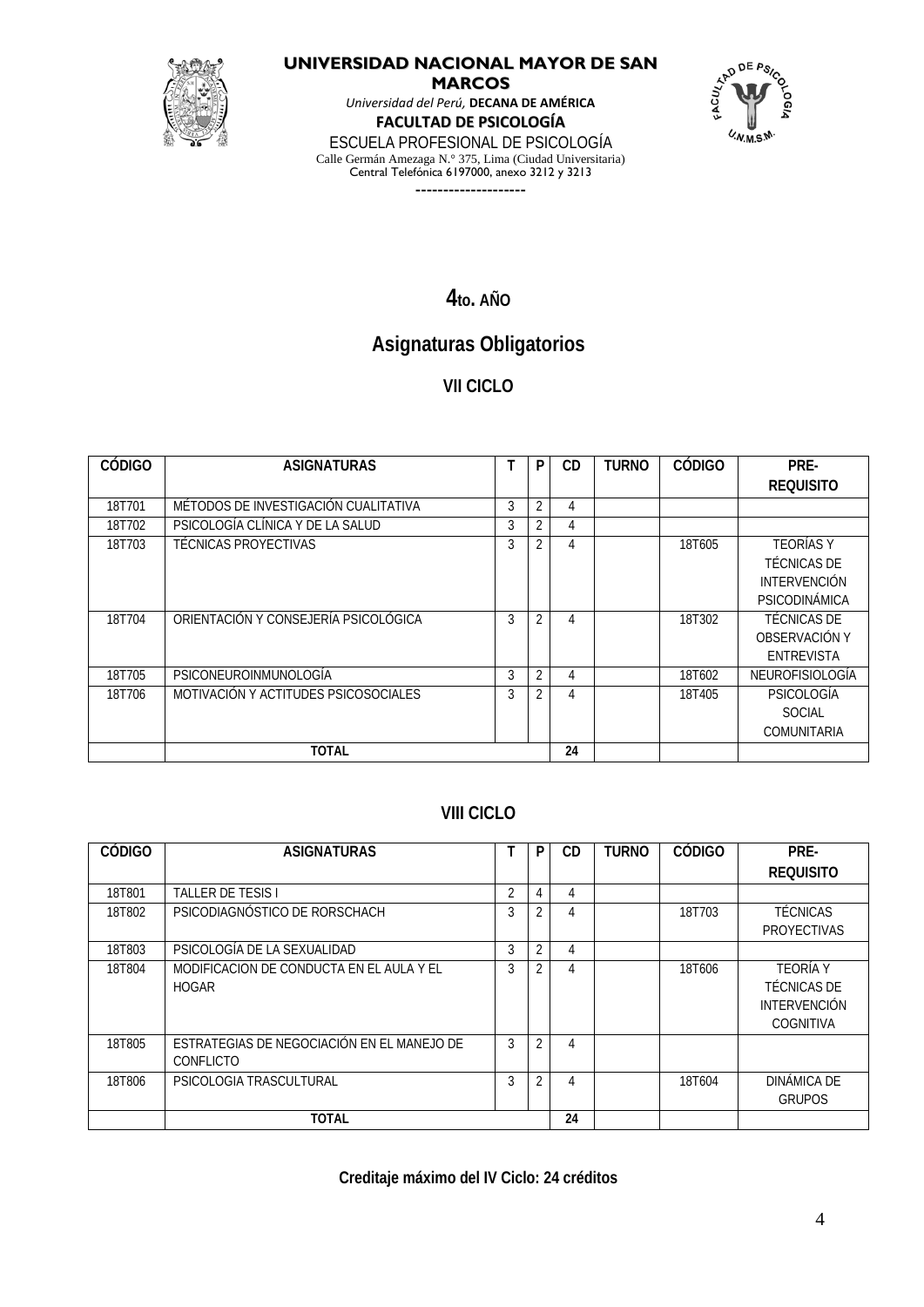



### **5to. AÑO Asignaturas Obligatorios IX CICLO**

|               | .                                        |  |    |    |              |               |                          |  |  |  |  |
|---------------|------------------------------------------|--|----|----|--------------|---------------|--------------------------|--|--|--|--|
| <b>CÓDIGO</b> | <b>ASIGNATURAS</b>                       |  |    | CD | <b>TURNO</b> | <b>CÓDIGO</b> | PRF-                     |  |  |  |  |
|               |                                          |  |    |    |              |               | <b>REQUISITO</b>         |  |  |  |  |
| 18T901        | TALLER DE TESIS II                       |  | д  |    |              | 18T801        | <b>TALLER DE TESIS I</b> |  |  |  |  |
| 18T902        | ÉTICA Y DEONTOLOGÍA                      |  |    |    |              |               |                          |  |  |  |  |
| 18T903        | ADMINISTRACIÓN EN SERVICIOS PSICOLÓGICOS |  |    |    |              |               |                          |  |  |  |  |
| 18T904        | PRÁCTICAS PRE PROFESIONALES I            |  | 24 | 12 |              |               |                          |  |  |  |  |
|               | ASIGNATURA OPCIONAL                      |  |    |    |              |               |                          |  |  |  |  |
|               | TOTAL                                    |  |    | 24 |              |               |                          |  |  |  |  |

### **Asignaturas Opcionales**

| <b>CÓDIGO</b> | ASIGNATURAS                                | P | CD | TURNO | <b>CÓDIGO</b> | PRE-                  |
|---------------|--------------------------------------------|---|----|-------|---------------|-----------------------|
|               |                                            |   |    |       |               | <b>REQUISITO</b>      |
| 18T905        | INTERVENCIÓN EN PSICOLOGÍA CLÍNICA Y DE LA |   |    |       | 18T702        | PSICOLOGÍA            |
|               | SALUD <sub>I</sub>                         |   |    |       |               | CLINICA Y DE LA       |
|               |                                            |   |    |       |               | SALUD                 |
| 18T906        | INTERVENCIÓN EN PSICOLOGÍA EDUCATIVA I     |   |    |       | 18T603        | PSICOLOGÍA            |
|               |                                            |   |    |       |               | <b>EDUCATIVA</b>      |
| 18T907        | <b>INTERVENCIÓN EN PSICOLOGÍA SOCIAL I</b> |   |    |       | 18T706        | <b>MOTIVACIONES Y</b> |
|               |                                            |   |    |       |               | <b>ACTITUDES</b>      |
|               |                                            |   |    |       |               | <b>PSICOSOCIALES</b>  |

# **Asignaturas Obligatorias**

### **X CICLO**

| Código | <b>ASIGNATURAS</b>                    | р  | CD | TURNO | <b>CÓDIGO</b> | PRF-                      |
|--------|---------------------------------------|----|----|-------|---------------|---------------------------|
|        |                                       |    |    |       |               | <b>REQUISITO</b>          |
| 18T001 | TALLER DE TESIS III                   |    | 4  |       | 18T901        | <b>TALLER DE TESIS II</b> |
| 18T002 | TALLER DE FORMULACIÓN DE PROYECTOS EN |    | 2  |       |               |                           |
|        | PSICOLOGÍA                            |    |    |       |               |                           |
| 18T003 | PRÁCTICAS PRE PROFESIONALES II        | 24 | 12 |       |               | 216 CREDITOS              |
|        |                                       |    |    |       |               | APROBADOS DE LOS          |
|        |                                       |    |    |       |               | 240 DE LA CARRERA         |
|        | ASINATURA OPCIONAL                    |    | 3  |       |               |                           |
|        | ASIGNATURA OPCIONAL                   |    | 3  |       |               |                           |
|        | TOTAL                                 |    | 24 |       |               |                           |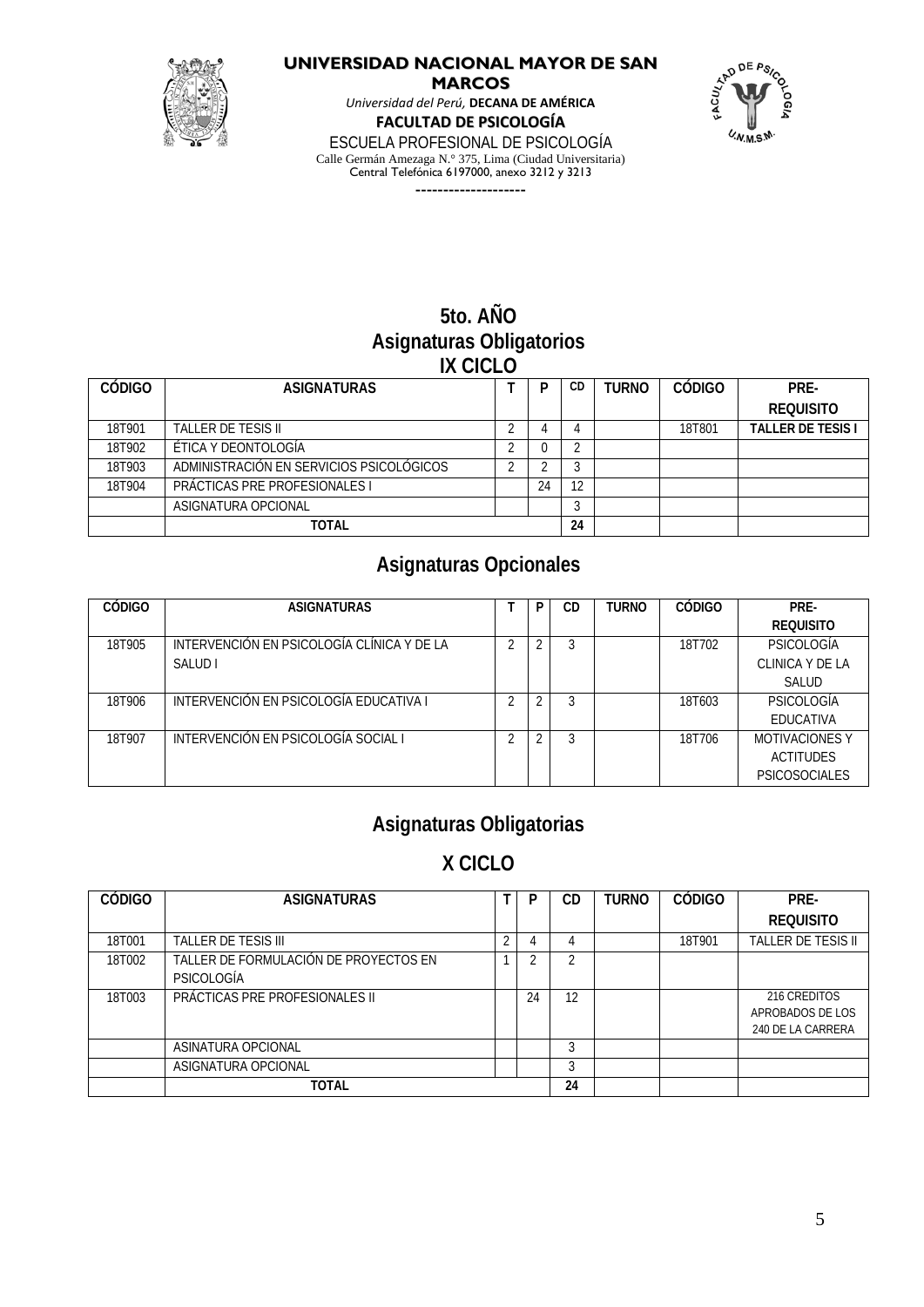

--------------------



#### **Asignaturas Opcionales**

| CÓDIGO | <b>ASIGNATURAS</b>                             |  | CD | TURNO | <b>CÓDIGO</b> | PRE-             |
|--------|------------------------------------------------|--|----|-------|---------------|------------------|
|        |                                                |  |    |       |               | <b>REQUISITO</b> |
| 18T004 | INTERVENCIÓN EN PSICOLOGÍA CLÍNICA Y DE LA     |  |    |       |               |                  |
|        | SALUD II                                       |  |    |       |               |                  |
| 18T005 | <b>INTERVENCIÓN EN PSICOLOGIA EDUCATIVA II</b> |  |    |       |               |                  |
| 18T006 | INTERVENCIÓN EN PSICOLOGÍA SOCIAL II           |  |    |       |               |                  |
| 18T007 | REDACCIÓN DE INFORMES EN EL ÁREA CLÍNICA       |  |    |       |               |                  |
| 18T008 | REDACCIÓN DE INFORMES EN EL ÁREA EDUCATIVA     |  |    |       |               |                  |
| 18T009 | REDACCIÓN DE INFORMES EN EL ÁREA SOCIAL        |  |    |       |               |                  |

**Creditaje máximo del X Ciclo: 24 crédito**

# **PLAN DE ESTUDIOS POR AREAS**

### **ESTUDIOS GENERALES**

| <b>ASIGNATURAS</b>                                             |                | P | <b>CD</b> |
|----------------------------------------------------------------|----------------|---|-----------|
| ESTRATEGIAS DE APRENDIZAJE EN EDUCACION SUPERIOR UNIVERSITARIA | 3              | 6 | 6         |
| FORMACIÓN PERSONAL HUMANÍSTICA                                 | 3              | 4 | 5         |
| CIENCIA Y SU APLICACIÓN EN CIENCIAS DE LA SALUD                | 3              | 4 | 5         |
| CIENCIAS DE LA NATURALEZA                                      | 3              | 4 | 5         |
| ESTADÍSTICA APLICADA I                                         | 2              | 2 | 3         |
| LENGUAJE Y COMUNICACIÓN                                        | 4              | 6 |           |
| IDENTIDAD SOCIAL, CULTURAL GENERAL Y DISCIPLINA PARTICIPATIVA  | 4              | 6 | 7         |
| MANIFESTACIONES CULTURALES, ARTE Y DEPORTE                     |                | 4 | 3         |
| PSICOLOGÍA GENERAL                                             | $\mathfrak{D}$ | 4 | 4         |
| ESTADÍSTICA APLICADA II                                        |                | 4 |           |

### **CURSOS DE FORMACIÓN GENERAL EN PSICOLOGÍA**

| <b>ASIGNATURAS</b>                   |   | P | CD |
|--------------------------------------|---|---|----|
| PSICOFISIOLOGÍA                      |   | 2 |    |
| TÉCNICAS DE OBSERVACIÓN Y ENTREVISTA |   | 2 |    |
| PSICOLOGÍA EVOLUTIVA I               | 3 | 2 |    |
| HISTORIA DE LA PSICOLOGÍA            |   | 2 |    |
| PSICOLOGÍA AMBIENTAL                 |   | 2 |    |
| TALLER DE HABILIDADES SOCIALES       | C | 4 |    |
| PSICOLOGÍA DEL APRENDIZAJE           |   | 2 |    |
| <b>PSICOMETRÍA</b>                   |   | 2 |    |
| TEORÍAS DE LA PERSONALIDAD           | 3 | 2 |    |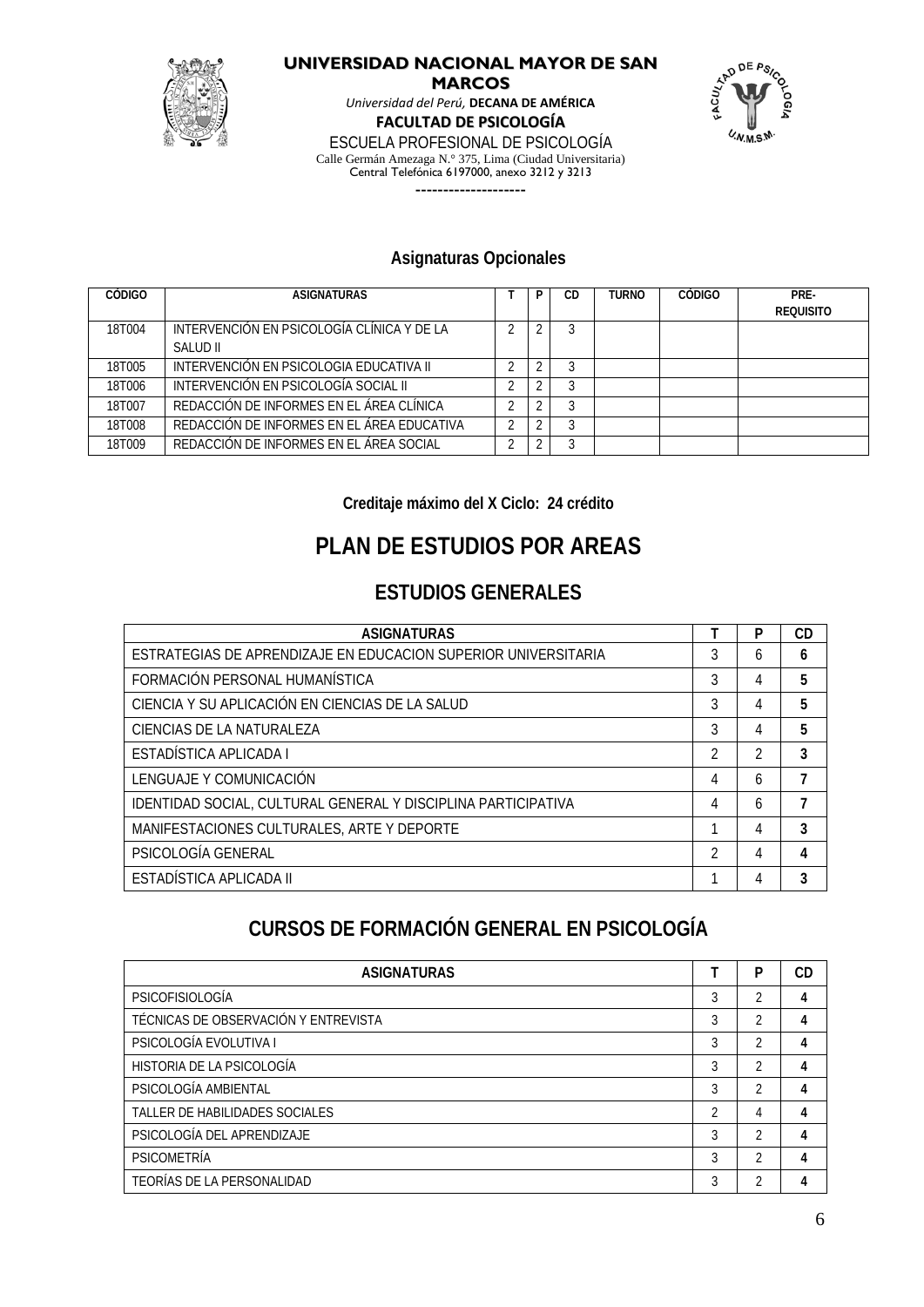

--------------------



| PSICOLOGÍA EVOLUTIVA II                          | 3 | $\overline{2}$ | 4              |
|--------------------------------------------------|---|----------------|----------------|
| <b>PROCESOS COGNITIVOS I</b>                     | 3 | $\mathfrak{D}$ | 4              |
| <b>PROCESOS CONGNITIVOS II</b>                   | 3 | $\overline{2}$ | 4              |
| CONSTRUCCIÓN DE PRUEBAS                          | 3 | 2              | 4              |
| TÉCNICAS DE EVALUACIÓN DE LA PERSONALIDAD        | 3 | $\overline{2}$ | 4              |
| <b>NEUROPSICOLOGÍA</b>                           | 3 | 2              | 4              |
| DINÁMICA DE GRUPOS                               | 3 | $\overline{2}$ | 4              |
| <b>TÉCNICAS PROYECTIVAS</b>                      | 3 | $\mathfrak{D}$ | 4              |
| PSICOLOGÍA DE LA SEXUALIDAD                      | 3 | $\overline{2}$ | 4              |
| PSICOLOGÍA TRANSCULTURAL                         | 3 | $\mathfrak{D}$ | 4              |
| ÉTICA Y DEONTOLOGÍA                              | 2 | $\Omega$       | $\overline{2}$ |
| ADMINISTRACIÓN EN SERVICIOS PSICOLÓGICOS         | 2 | $\mathfrak{D}$ | 3              |
| TALLER DE FORMULACIÓN DE PROYECTOS EN PSICOLOGÍA |   | $\overline{2}$ |                |

### **INVESTIGACIÓN FORMATIVA**

| <b>ASIGNATURAS</b>                        | D | CD |
|-------------------------------------------|---|----|
| PSICOLOGÍA EXPERIMENTAL                   |   |    |
| EPISTEMOLOGÍA DE LA PSICOLOGÍA            |   |    |
| METODOLOGÍA DE INVESTIGACIÓN CUANTITATIVA |   |    |
| MÉTODOS DE INVESTIGACIÓN CUALITATIVA      |   |    |
| TALLER DE TESIS I                         |   |    |
| TALLER DE TESIS II                        |   |    |
| TALLER DE TESIS III                       |   |    |

### **CURSOS DE PRE ESPECIALIZACIÓN**

| ASIGNATURAS                                            |   | P              |  |
|--------------------------------------------------------|---|----------------|--|
| PSICOLOGÍA SOCIAL - COMUNITARIA                        |   | $\mathcal{P}$  |  |
| PSICOPATOLOGÍA                                         | 3 |                |  |
| PSICOLOGÍA EDUCATIVA                                   |   |                |  |
| TEORÍA Y TÉCNICAS DE INTERVENCIÓN PSICODINAMICA        |   | $\mathfrak{D}$ |  |
| TEORÍA Y TÉCNICAS DE INTERVENCIÓN COGNITIVA-CONDUCTUAL | 3 |                |  |
| PSICOLOGÍA CLÍNICA Y DE LA SALUD                       |   |                |  |
| ORIENTACIÓN Y CONSEJERÍA PSICOLÓGICA                   | 3 | C              |  |
| PSICONEUROINMUNOLOGIA                                  | 3 |                |  |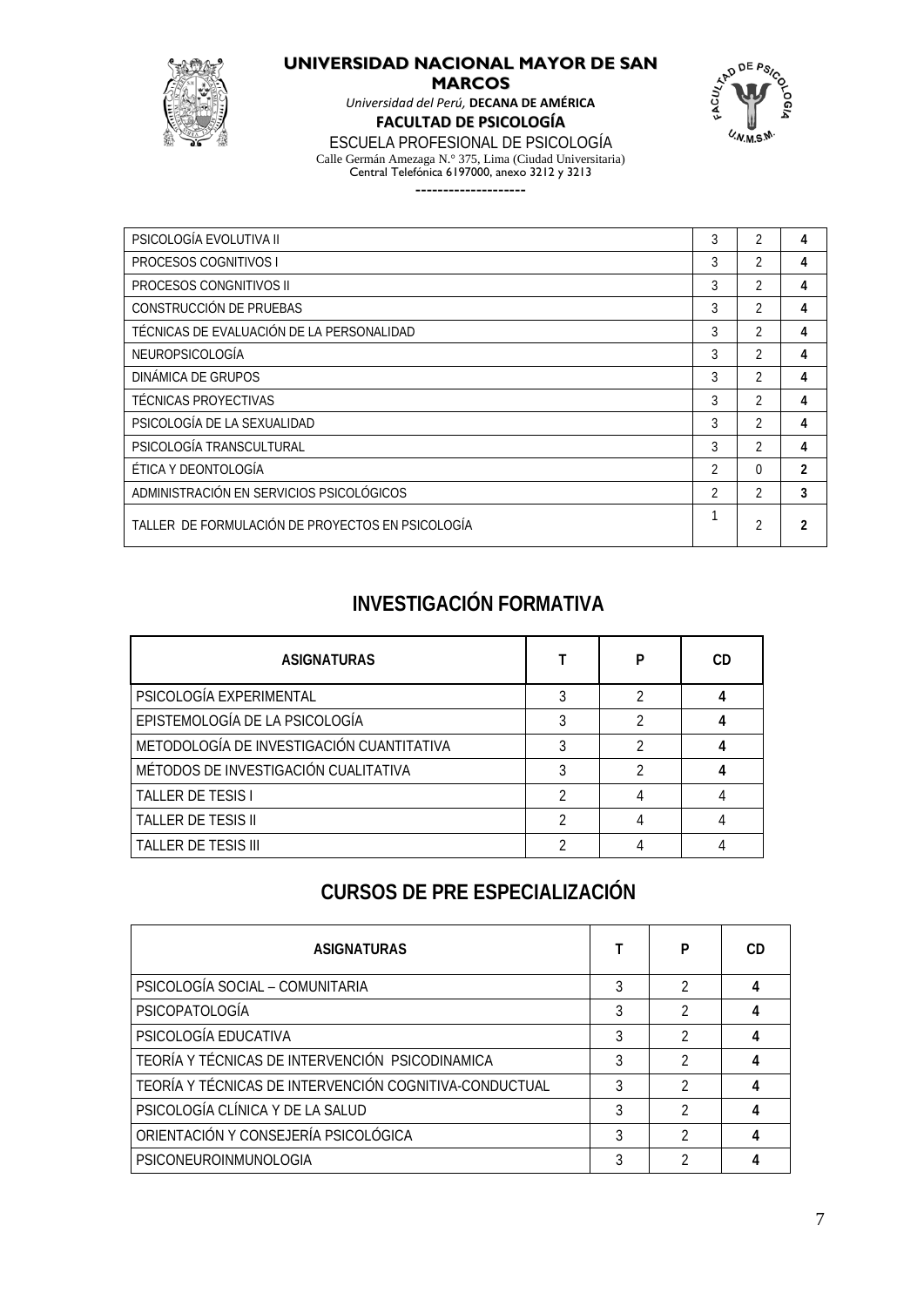--------------------



| MOTIVACIÓN Y ACTITUDES PSICOSOCIALES                 | 3              | $\mathfrak{D}$ |         |
|------------------------------------------------------|----------------|----------------|---------|
| PSICODIAGNÓSTICO DE RORSCHACH                        | 3              | $\mathfrak{D}$ | 4       |
| MODIFICACIÓN DE CONDUCTA EN EL AULA Y EL HOGAR       | 3              | $\mathcal{P}$  | 4       |
| ESTRATEGIAS DE NEGOCIACIÓN EN EL MANEJO DE CONFLICTO | 3              | $\mathfrak{D}$ | 4       |
| INTERVENCIÓN EN PSICOLOGÍA CLÍNICA Y DE LA SALUD I   | 2              | $\mathfrak{D}$ | 3       |
| INTERVENCIÓN EN PSICOLOGÍA EDUCATIVA I               | $\mathfrak{D}$ | $\mathcal{P}$  | 3       |
| INTERVENCIÓN EN PSICOLOGÍA SOCIAL I                  | $\mathfrak{D}$ | $\mathcal{P}$  | 3       |
| INTERVENCIÓN EN PSICOLOGÍA CLÍNICA Y DE LA SALUD II  | 2              | $\mathfrak{D}$ | 3       |
| INTERVENCIÓN EN PSICOLOGÍA EDUCATIVA II              | $\mathfrak{D}$ | $\mathfrak{D}$ | 3       |
| REDACCIÓN DE INFORMES EN EL ÁREA CLÍNICA             | $\mathfrak{D}$ | $\mathcal{P}$  | 3       |
| REDACCIÓN DE INFORMES EN EL ÁREA EDUCATIVA           | $\mathfrak{D}$ | $\mathcal{P}$  | 3       |
| REDACCIÓN DE INFORMES EN EL ÁREA SOCIAL              | $\mathfrak{D}$ | $\mathfrak{D}$ | 3       |
| <b>PRACTICAS PRE PROFESIONALES I</b>                 |                | 24             | $12 \,$ |
| <b>PRACTICAS PRE PROFESIONALES II</b>                |                | 24             | 12      |

# **TOTAL DE CRÉDITOS PARA EGRESAR**

# **DE LA CARRERA DE PSICOLOGÍA**

| CRÉDITOS DE ESTUDIOS GENERALES      | 48  |
|-------------------------------------|-----|
| CRÉDITOS DE FORMACIÓN BÁSICA        | 83  |
| CRÉDITOS DE INVESTIGACIÓN FORMATIVA | 28  |
| CRÉDITOS DE PRE ESPECIALIZACIÓN     | 81  |
| TOTAL                               | 240 |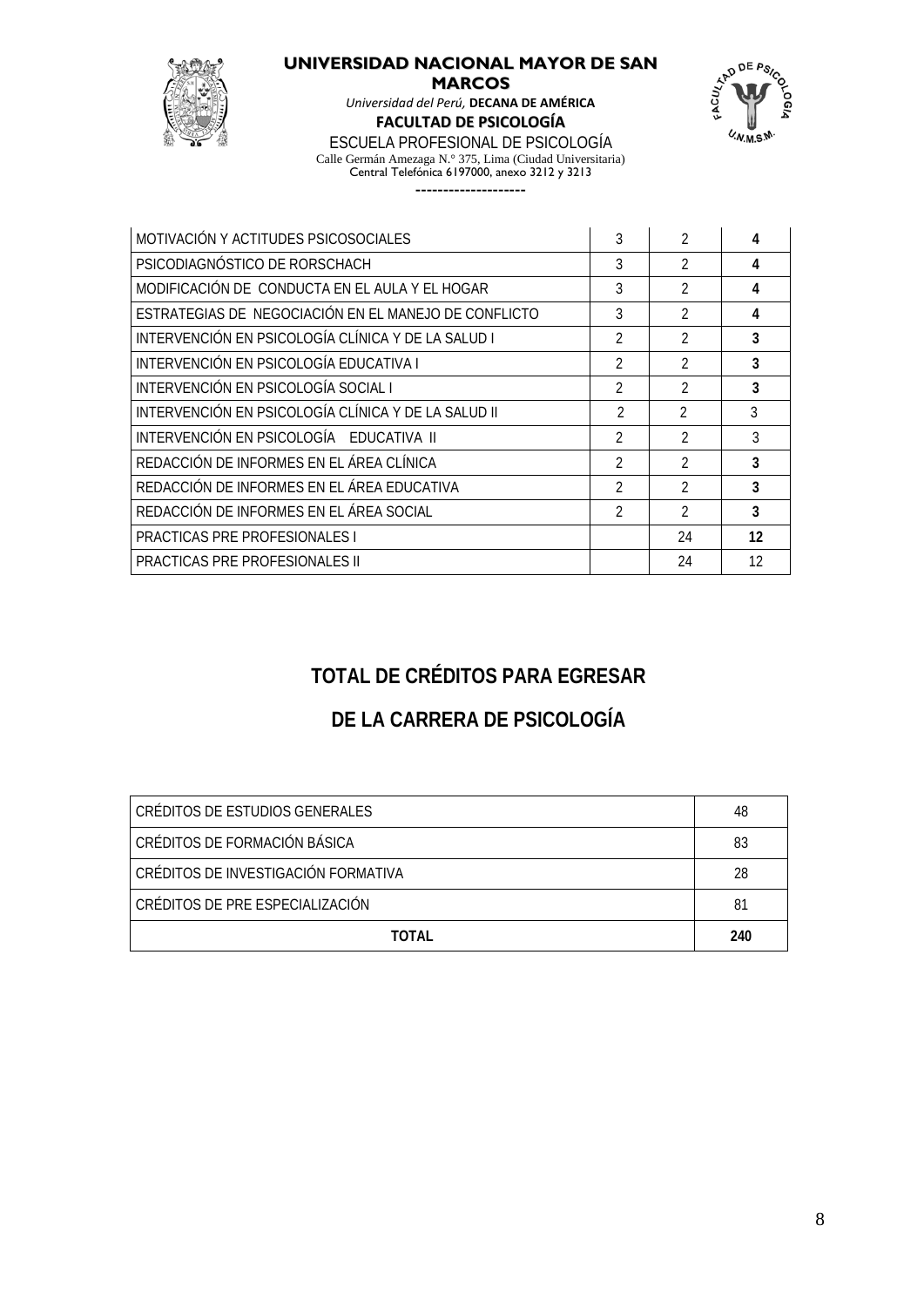



Central Telefónica 6197000, anexo 3212 y 3213 --------------------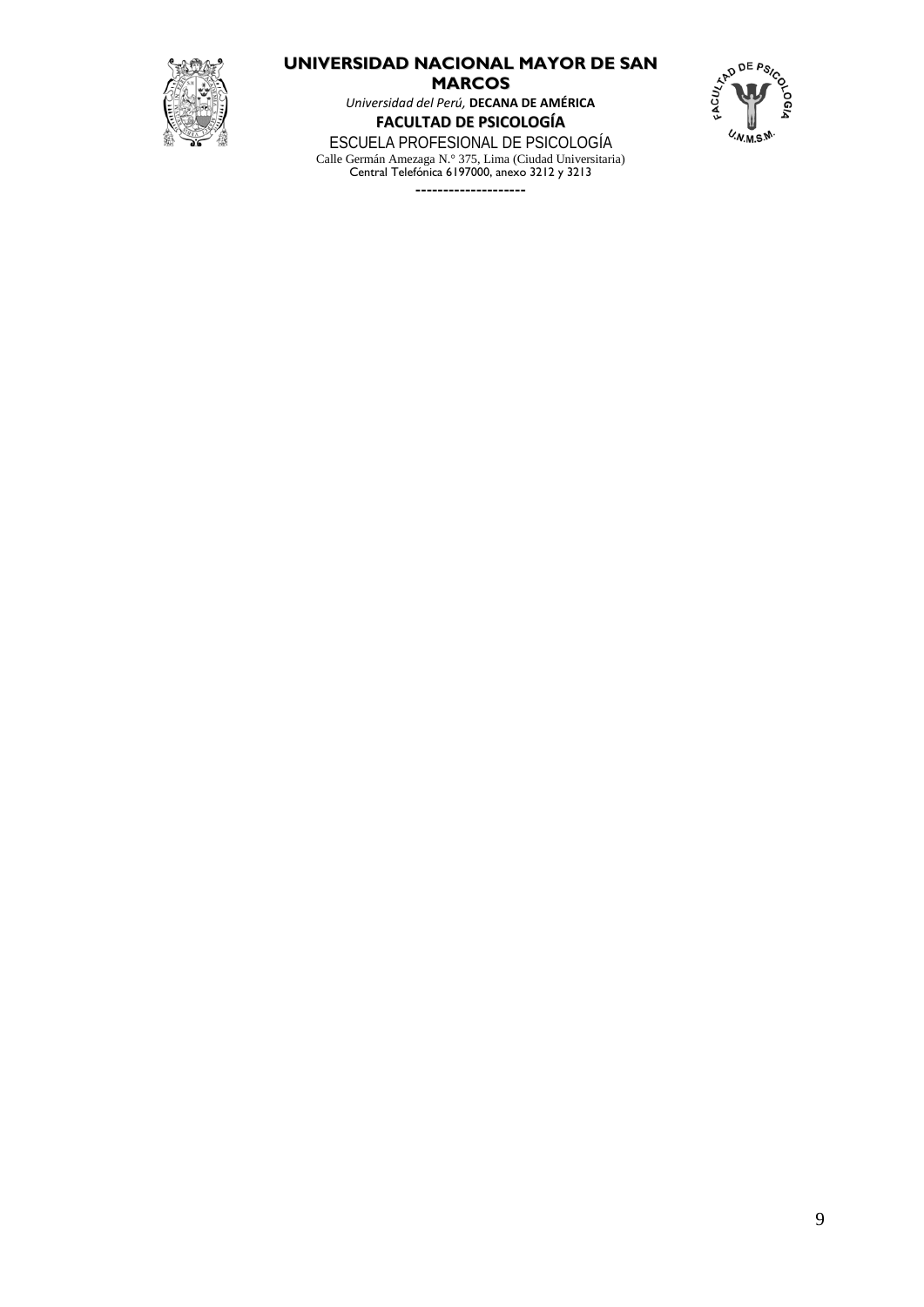#### **UNIVERSIDAD NACIONAL MAYOR DE SAN MARCOS**



*Universidad del Perú,* **DECANA DE AMÉRICA**

**FACULTAD DE PSICOLOGÍA**

ESCUELA PROFESIONAL DE PSICOLOGÍA Calle Germán Amezaga N.° 375, Lima (Ciudad Universitaria) Central Telefónica 6197000, anexo 3212 y 3213 --------------------



### **f) Malla curricular**

#### I II III IV V VI Taller de Tesis I | Psicodiagnóstico de | | Psicología de la Rorschach Sexualidad Modificación de Conducta en el Aula y el Hogar Estrategias de Negociación en el Manejo de Conflictos Psicología Transcultural Psicología Clínica y de la Salud Métodos de Investigación **Cualitativa** Técnicas Provectivas | | Orientación y Consejería Psicológica Psiconeuroinmunología Motivación y Actitudes Psicosociales Metodología de **Neuropsicología** Investigación nivestigación<br>Cuantitativa Psicología Educativa Dinámica de Grupos | Teoría y Técnicas de Intervención Psicodinámica Teoría y Técnicas de Intervención Cognitiva **Conductual** Procesos Cognitivos II Psicología **Experimental** Epistemología de la Psicología Construcción de Pruebas Psicopatología  $\vert \vert$  Técnicas de Evaluación de la Personalidad Psicología del **Psicometría** Aprendizaje Teorías de la Personalidad Psicología Evolutiva II Psicología Social | Procesos Cognitivos I Técnicas de Observación y Entrevista Psicofisiología **Priciple I Historia de la Psicología Evolutiva I** Historia de la Psicología Psicología Ambiental | Taller de Habilidades Sociales Identidad Social, Cultural General y **Disciplinas** *Lenguaje y Comunicación* Manifestaciones Culturales, Arte y Deporte Psicología General | Estadística Aplicada II Formación Personal Humanista Estrategia de Aprendizaje en Educación Superior Universitaria Ciencia y su Aplicación en Ciencias de la Salud Ciencias de la Naturaleza Taller de Tesis II Estadística Aplicada I Ética y Deontología  $\vert$  | Administración en  $\vert$  | Prácticas Pre Profesionales I Administración en Servicios Psicológicos Taller de Tesis III | Taller de Formulación de Proyectos en Psicología Prácticas Pre Profesionales II **ASIGNATURAS OPCIONALES ASIGNATURAS OPCIONALES ASIGNATURAS OPCIONALES ASIGNATURAS OPCIONALES ASIGNATURAS OPCIONALES**

**CIENCIAS DE LA SALUD: MALLA CURRICULAR 2018**

10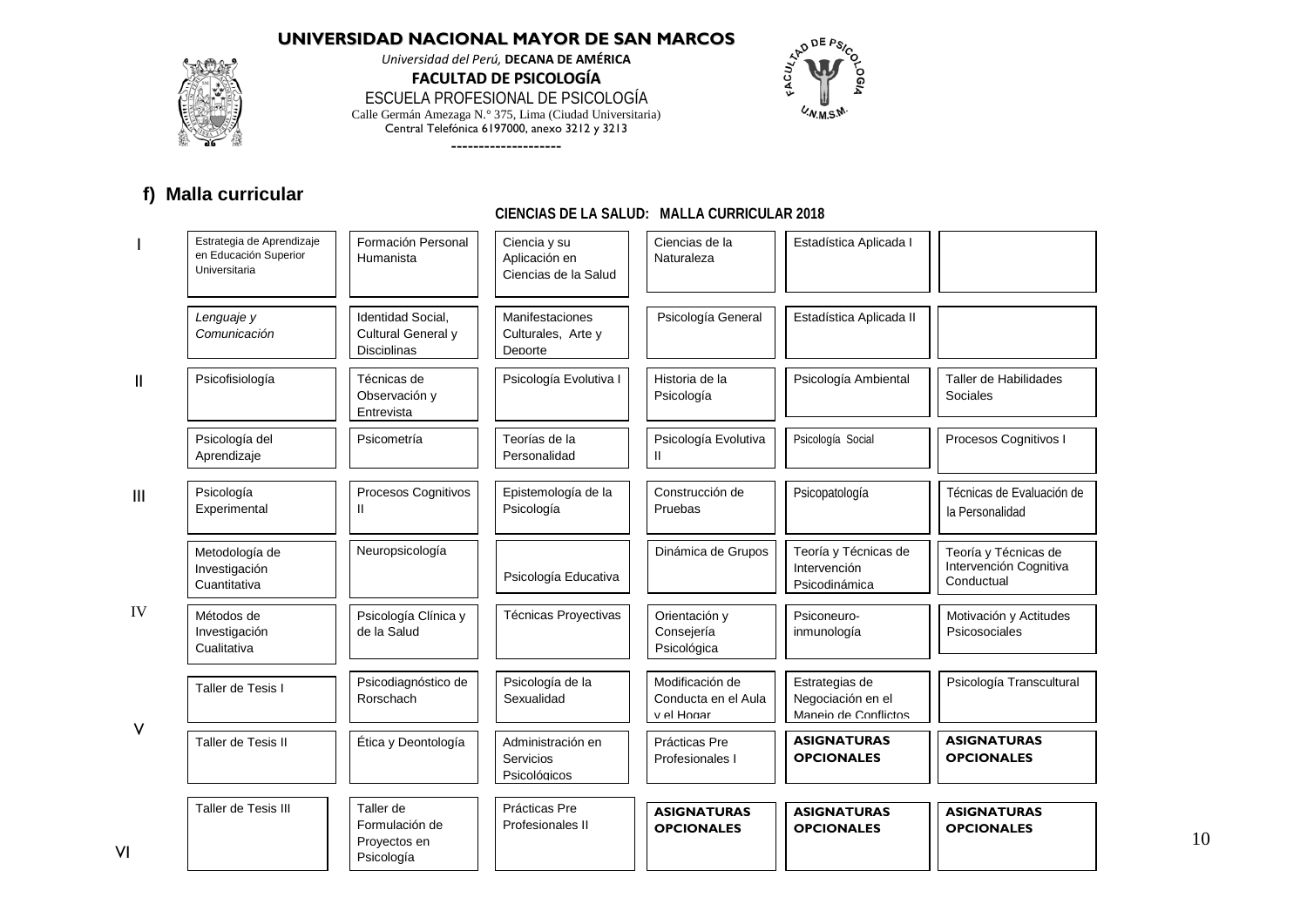

#### **UNIVERSIDAD NACIONAL MAYOR DE SAN MARCOS** *Universidad del Perú,* **DECANA DE AMÉRICA**

**FACULTAD DE PSICOLOGÍA** ESCUELA PROFESIONAL DE PSICOLOGÍA Calle Germán Amezaga N.° 375, Lima (Ciudad Universitaria)



Central Telefónica 6197000, anexo 3212 y 3213 --------------------

# **SUMILLAS**

# **CIENCIAS DE LA SALUD**

### **SEMESTRE I**

**ESTRATEGIAS DE APRENDIZAJE EN EDUCACIÓN SUPERIOR UNIVERSITARIA.** La asignatura desarrolla experiencias de aprendizaje teórico prácticas que permiten al estudiante aplicar estrategias, manejar tecnologías de información y gestionar su autoaprendizaje de acuerdo a su desarrollo biológico y social, con el enfoque contemporáneo del aprendizaje y aplicando métodos educativos para obtener un aprendizaje significativo. Incluye contenidos relacionados con el desarrollo de métodos de estudio personales y en equipo, agudeza perceptiva, capacidad de análisis y de síntesis, creatividad e inclinación para la investigación en ciencias de la salud. Asimismo, el uso de las tecnologías de la comunicación e información en la búsqueda y uso de información científica e inserción a redes.

**FORMACIÓN PERSONAL HUMANÍSTICA** Asignatura que desarrolla experiencias de aprendizaje de naturaleza teórico prácticas. Está orientada a la formación de habilidades y actitudes para actuar con ética y conciencia ciudadana, valorar su comportamiento y de las demás personas e impulsar su proyecto de desarrollo. Incluye contenidos de filosofía, ontología, axiología y psicología, fundamentos e instrumentos teórico normativos de la ética y de valores que se aplican en el ejercicio de las profesiones de la salud; asimismo, desarrolla estrategias para elaborar proyectos de desarrollo personal integral.

**CIENCIAS Y SU APLICACIÓN EN CIENCIAS DE LA SALUD.** Asignatura de naturaleza teórico práctica que capacita al estudiante para la aplicación del método científico y de operaciones lógicas y matemáticas, todo ello dirigido a formar y desarrollar el pensamiento científico. Incluye contenidos relacionados con la epistemología, el método científico y razonamiento lógico matemático, aplicados a las ciencias de la salud.

**CIENCIAS DE LA NATURALEZA** I. Asignatura teórico práctica, desarrolla capacidades en el estudiante para explicar los fenómenos biológicos y químicos del campo de las ciencias de la salud, e interpretar la naturaleza. Incluye contenidos relacionados con biología (biología celular, genética y ecología) y química básica aplicada al área de las ciencias de la salud.

**CIENCIAS DE LA NATURALEZA II.** Asignatura teórico práctica, desarrolla capacidades en el estudiante para explicar los fenómenos biofísicos del campo de las ciencias de la salud e interpretar la naturaleza. Incluye contenidos relacionados con las magnitudes físicas, energía, mecánica de sólidos y fluidos, naturaleza de la luz, electrónica óptica, electromagnetismo y termodinámica.

**ESTADÍSTICA APLICADA I.** Curso teórico-práctico, Busca desarrollar competencias teórico-conceptuales, presentando las razones lógico-matemáticas (teoría de las probabilidades) del uso apropiado de los diferentes estadísticos en el tratamiento de datos, poniendo especial énfasis en la estadística descriptiva: medidas de tendencia central, de dispersión, escalas, correlación para datos de intervalo de dos variables y correlaciones múltiples. La metodología supone clases teóricas, prácticas dirigidas y el manejo de software estadístico para las ciencias sociales (SPSS) en laboratorio de microcomputación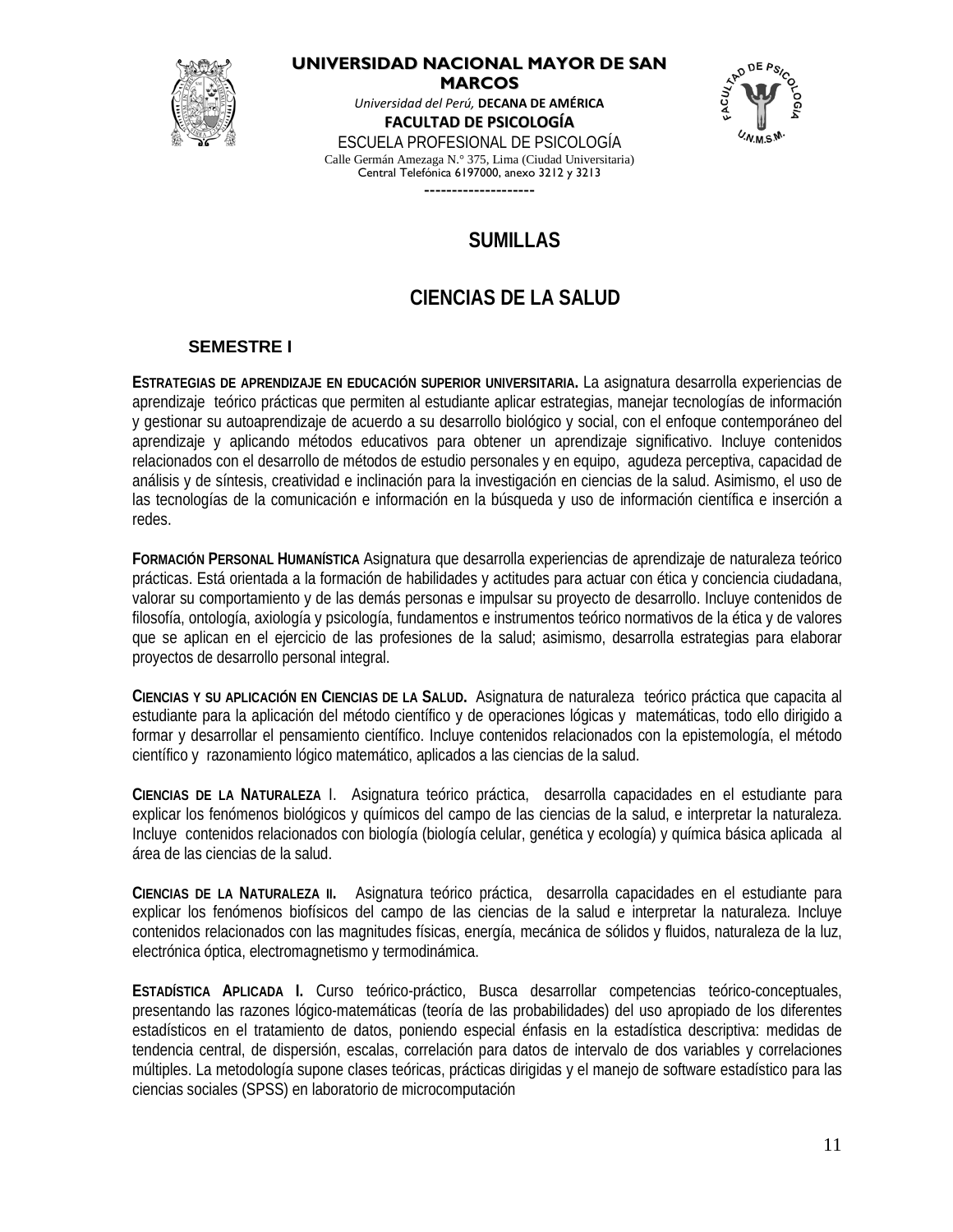



--------------------

#### **SEMESTRE II**

**LENGUAJE Y COMUNICACIÓN.** Asignatura de naturaleza teórico práctica que capacita al estudiante para interpretar textos, elaborar discursos académicos y comunicar en forma oral y escrita, haciendo un uso adecuado del idioma. Aborda contenidos relacionados con el metalenguaje, tipos, construcción e interpretación de textos, resúmenes, paráfrasis, errores gramaticales, la comunicación académica, el discurso académico y la argumentación.

**IDENTIDAD SOCIAL, CULTURAL GENERAL Y DISCIPLINAS PARTICIPATIVAS.** Asignatura de naturaleza teórico práctica orientada a la comprensión del contexto peruano y mundial del siglo XXI, al análisis de la realidad nacional y mundial, a la aplicación de conocimientos de cultura general y disciplinas participativas, así como de estrategias de conservación del medio ambiente y a la participación en programas de responsabilidad social. Desarrolla contenidos relacionados con el análisis global de la historia del Perú y del mundo, de la realidad nacional y mundial y sus determinantes sociales. Asimismo contenidos de cultura, identidad nacional e interculturalidad, considerando la incidencia de la antropología, sociología, arqueología y economía en la realidad socio-sanitaria. Además incluye contenidos de responsabilidad social con énfasis en la conservación de un medio ambiente sostenible.

**MANIFESTACIONES CULTURALES, ARTE Y DEPORTES**. La asignatura es eminentemente práctica y está dirigida a la formación y fortalecimiento de competencias en el área del arte, recreación y cultura, contribuyendo a un ser universitario pleno en su individualidad como en su participación social. Desarrolla contenidos de arte, deporte y estilos de vida saludable.

**ESTADÍSTICA APLICADA II**. Curso teórico-práctico, Busca desarrollar competencias teórico-conceptuales, presentando los estadísticos paramétricos y no paramétricos aplicados a la comprobación de hipótesis y los métodos apropiados para determinar el tamaño muestral y las técnicas de selección. Su aplicación a la Psicología implica el entrenamiento para la adecuada selección de los estadísticos en correspondencia a las características del problema y las variables que van a estudiarse. La metodología supone clases teóricas, prácticas dirigidas y el manejo de software estadístico para las ciencias sociales (SPSS) en un laboratorio de microcomputación.

**PSICOLOGÍA GENERAL.** Curso teórico. Atendiendo a la diversidad de corrientes psicológicas busca desarrollar competencias teórico-conceptuales, presentando los métodos y los principales esquemas conceptuales vigentes en la Psicología Científica y profesional actual, enfatizando la relación que éstos guardan con los esquemas conceptuales de las ciencias sociales y naturales con el propósito de que el estudiante, a partir de este mapa cognitivo panorámico, esquemático, consistente y completo, construya un sistema de conceptos que le permita incorporar los conocimientos más específicos y avanzados que irá adquiriendo a lo largo de su formación académico-profesional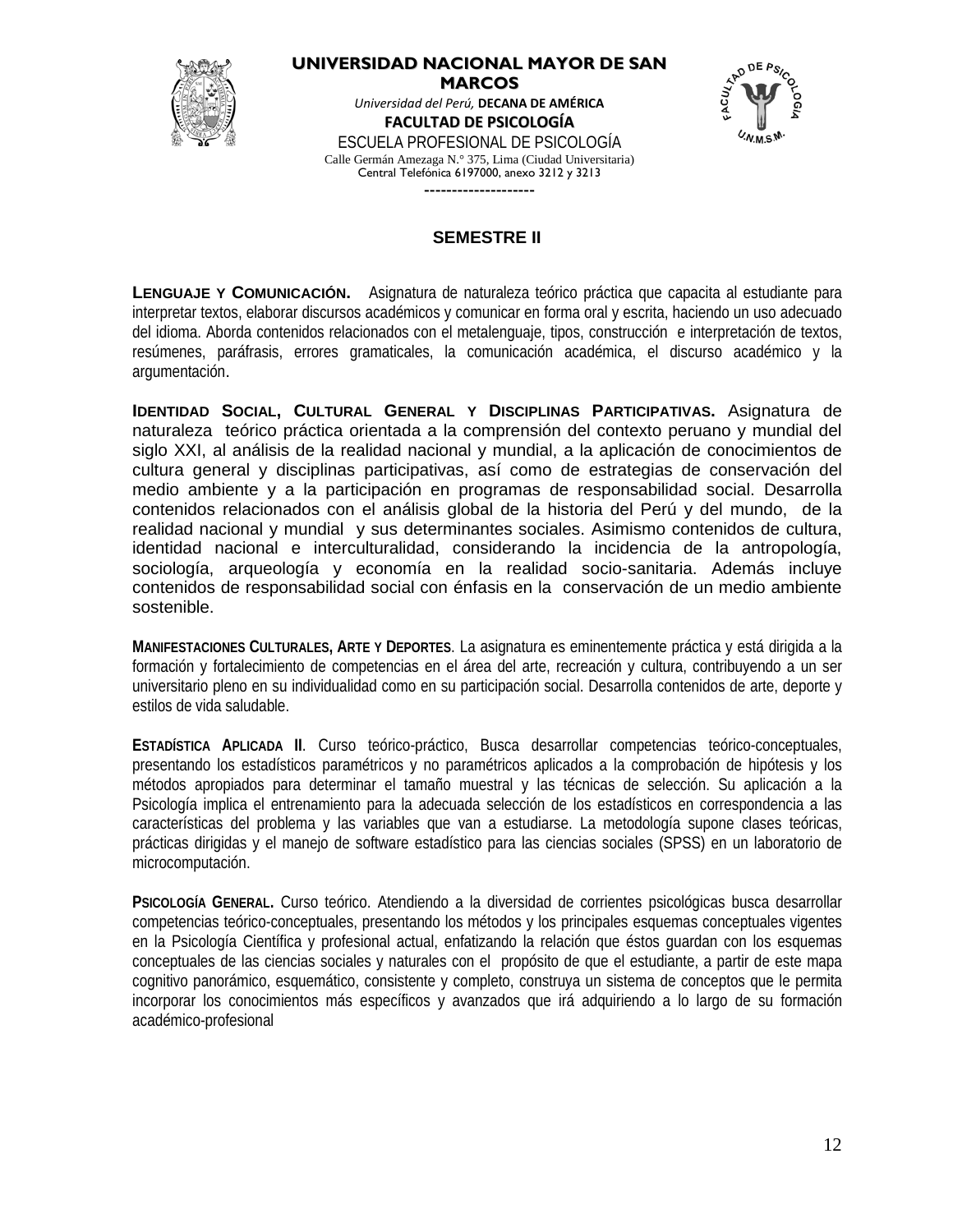

#### **SEMESTRE III**

**PSICOFISIOLOGÍA. L**a asignatura comprende el estudio y la revisión de la morfología general del sistema nervioso, así como de sus conexiones. A su vez, se van integrando y relacionando los aspectos funcionales al conocimiento de la estructura nerviosa. Se brinda la visión anátomo-funcional desde los aspectos moleculares de la ultra estructura hasta la organización u órganos nucleares, posibilitando con ello que el aprendizaje se realice progresivamente. Todo ello desde una perspectiva dinámica, que integra en una unidad coherente los aspectos anatómicos y fisiológicos como base de los procesos psicológicos, que permitan al alumno tener una visión integral del curso.

**TÉCNICAS DE OBSERVACIÓN Y ENTREVISTA.** Curso teórico-práctico que aborda la diversidad de especialidades profesionales en psicología. Busca desarrollar competencias técnico-procedimentales, desarrollando las destrezas que permiten utilizar la entrevista y la observación como modos de obtener información. La temática del curso ubica a la entrevista y observación dentro del proceso de comunicación; y trata de los problemas metodológicos que esta práctica supone para luego identificar los tipos de entrevista en diversos ámbitos del trabajo profesional y la investigación psicológica. La metodología supone exposiciones teóricas, observación de modelos y ensayos prácticos.

**PSICOLOGÍA EVOLUTIVA I.** Curso teórico. Busca desarrollar competencias teórico-conceptuales informando críticamente acerca del desarrollo psicológico humano, desde la concepción hasta el inicio de la adolescencia. La temática del curso cubre aspectos sobre los conocimientos psicológicos contemporáneos que explican este desarrollo. Asimismo se aborda el estudio de funciones básicas como la motricidad, el lenguaje, la inteligencia, la afectividad y el desarrollo moral, enfatizando en los diversos momentos o periodos del desarrollo infantil. El curso se desarrolla metodológicamente a través de clases teóricas y prácticas.

**HISTORIA DE LA PSICOLOGÍA.** Curso teórico. Atendiendo a la diversidad de corrientes psicológicas busca desarrollar competencias teórico-conceptuales presentando información verbal que permita discutir las condiciones históricas, filosóficas y metodológicas de las ciencias naturales en el siglo XIX que determinaron el surgimiento de la psicología como ciencia autónoma, y de los hitos principales de su evolución posterior a la propuesta estructuralista e introspeccionista de la psicología experimental de Wundt. Se propone desarrollar la capacidad de análisis teórico y de elaboración crítica aplicada al examen de las corrientes contemporáneas de la psicología: psicoanalíticas, conductistas, gestálticas y operatorias. Metodológicamente supone exposiciones teóricas e investigación bibliográfica.

**PSICOLOGÍA AMBIENTAL.** Curso teórico-práctico, Busca desarrollar competencias teórico-conceptuales, presentando información acerca de la interrelación entre el ambiente físico y el comportamiento humano. Incluye temas tales como percepción del ambiente, mapas cognitivos y actitudes hacia el ambiente; la influencia ecológica sobre el desempeño en el trabajo y el aprendizaje; el estrés ambiental y el hacinamiento; y las funciones psicológicas de la privacidad y la territorialidad. A ello se agregan los análisis del espacio personal y de la función de afiliación y apoyo en el medio urbano, articulados con las aplicaciones en el planeamiento ambiental. La metodología supone exposiciones, lecturas dirigidas, estudios de campo y proyectos.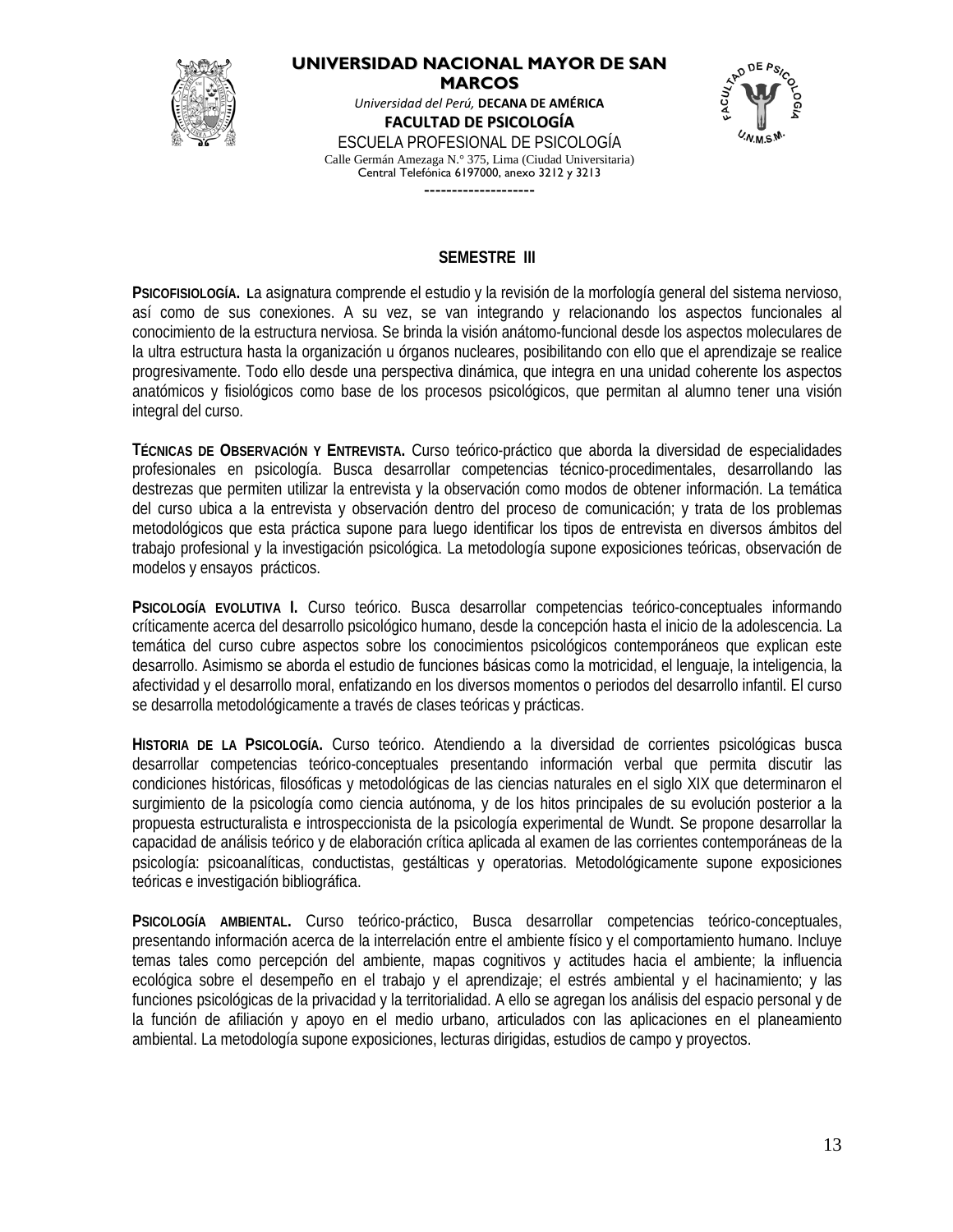

#### **UNIVERSIDAD NACIONAL MAYOR DE SAN MARCOS** *Universidad del Perú,* **DECANA DE AMÉRICA FACULTAD DE PSICOLOGÍA** ESCUELA PROFESIONAL DE PSICOLOGÍA

Calle Germán Amezaga N.° 375, Lima (Ciudad Universitaria) Central Telefónica 6197000, anexo 3212 y 3213 --------------------



#### **SEMESTRE IV**

**PSICOLOGÍA DEL APRENDIZAJE.** Curso teórico. Busca desarrollar competencias teórico-conceptuales, exponiendo de forma histórico-conceptual y empírica los paradigmas del aprendizaje, con énfasis en el condicionamiento respondiente e instrumental, sus interrelaciones y sus principios o leyes; en particular los concernientes a la conducta humana en cada uno de sus niveles de manifestación: fisiológico, motor, emotivo y cognoscitivo-social. Se expone la intervención de los procesos biológicos y socioculturales que hacen posible el aprendizaje. Finalmente, se presentan los principios del aprendizaje significativo. La metodología es básicamente expositiva para la parte teórica y experimental para la práctica.

**PSICOMETRÍA.** Curso teórico-práctico, Busca desarrollar competencias metodológico-científicas, presentando los principios de la medición psicológica poniendo especial énfasis en las técnicas para elaborar instrumentos fundamentadas en la metodología hipotético-deductiva, tanto para estimar los sentimientos (escalas de actitudes, intereses, valoración, percepción, hábitos, descarte clínico y personalidad); como para medir el rendimiento: habilidades, aptitudes, destrezas y conocimientos. La metodología del curso comprende clases expositivas para la parte teórica y trabajos grupales para la construcción de las pruebas.

**TEORÍAS DE LA PERSONALIDAD.** Curso teórico. Busca desarrollar competencias teórico-conceptuales, presentando el constructo de personalidad, sus correlatos epistemológicos y los diferentes paradigmas teórico-metodológicos que se encargan de dar cuenta de su definición, conceptos y formas de evaluación. Posteriormente se analizan las interacciones de la personalidad con otros sectores de la investigación psicológica y sociocultural. La metodología comprende exposiciones teóricas e investigación bibliográfica.

**PSICOLOGÍA EVOLUTIVA II.** Curso teórico. Busca desarrollar competencias teórico-conceptuales, informando críticamente sobre el desarrollo adolescente, juvenil, adulto y senecto. Asimismo se abordan las funciones y procesos como personalidad, desarrollo cognitivo, desarrollo moral, relaciones e interacciones sociales, etcétera. El curso se desarrolla metodológicamente a través de clases teóricas, seminarios y trabajos prácticos

**PSICOLOGÍA SOCIAL-COMUNITARIA.** La finalidad de este curso es crear estrategias mediante conocimiento de grupo y las técnicas grupales, para resolver problemas como formación de identidad, toma de conciencia, autodeterminación, autosugestión y conocimiento de las fuerzas del grupo.

**PROCESOS COGNITIVOS I.** Curso teórico-práctico. Busca desarrollar competencias teórico-conceptuales, presentando los temas de atención, percepción y memoria, sus correlatos epistemológicos y los diferentes paradigmas teórico-metodológicos que se encargan de dar cuenta de sus definiciones, conceptos y formas de evaluación. En el caso de la atención se presentan los diferentes modelos explicativos del proceso y su papel en el procesamiento de la información. En el caso de la percepción los mecanismos fundamentales de la percepción y los principios organizativos de la misma y también un desarrollo de los aspectos esenciales al funcionamiento de las distintas modalidades sensoriales: visual auditiva, olfativa, gustativa etc. En el caso de la memoria se presentan los modelos estructurales y procesuales de la memoria y su papel en la adquisición, recuperación y uso de la información. Finalmente, se analizan las interacciones de estos procesos cognitivos con otros sectores de la investigación psicológica. La metodología es básicamente expositiva para la parte teórica y experimental para la práctica.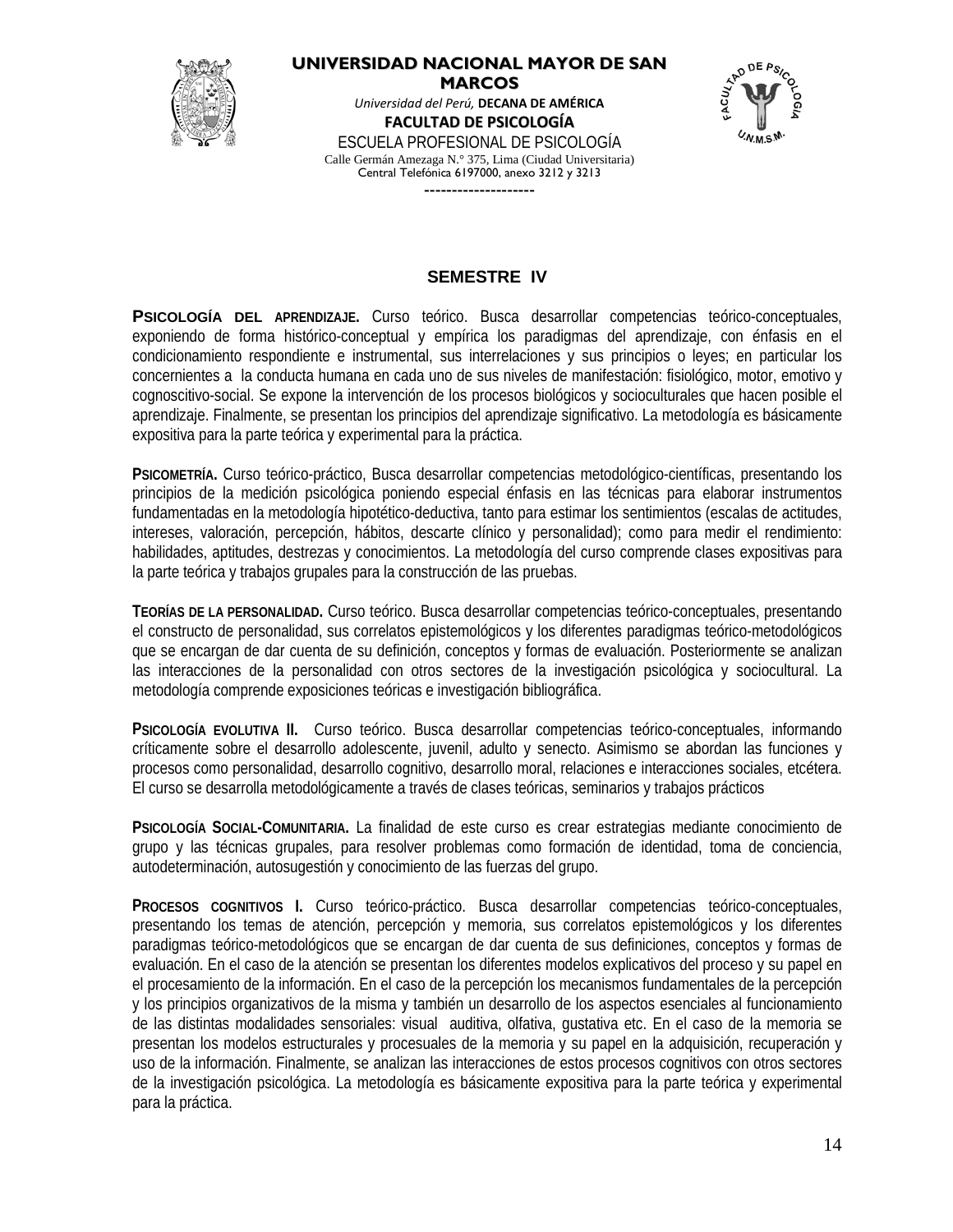



--------------------

#### **SEMESTRE V**

**PSICOLOGÍA EXPERIMENTAL.** Curso práctico, Busca desarrollar competencias metodológico-científicas, presentando los fundamentos metodológicos y tecnológicos de la investigación experimental de laboratorio (inter e intrasujetos) con animales y humanos, los aspectos metodológicos como las variables y su control, los tipos de diseños y la instrumentación utilizada, con énfasis en la lógica que fundamenta la investigación experimental. La metodología supone clases expositivas, trabajos bibliográficos y experimentación de laboratorio.

**PROCESOS COGNITIVOS II.** Curso teórico-práctico. Busca desarrollar competencias teórico-conceptuales, presentando los procesos implicados en el manejo simbólico de la información: pensamiento, creatividad y lenguaje, sus correlatos epistemológicos y los diferentes paradigmas teórico-metodológicos que se encargan de dar cuenta de sus definiciones, conceptos y formas de evaluación. Se presenta el lenguaje como un fenómeno esencialmente humano con propósitos comunicacionales. En el caso del pensamiento se abordan los temas relacionados a la formación de conceptos, el razonamiento y la solución de problemas. Se analizan además los tipos de pensamiento convergente y divergente (inteligencia y creatividad) y su relación con el lenguaje y el funcionamiento diferencial de los hemisferios cerebrales teniendo en cuenta los enfoques y teorías modernas. Además se analizan las interacciones de estos procesos cognitivos con otros sectores de la investigación psicológica y sociocultural. La metodología es básicamente expositiva para la parte teórica y experimental para la práctica.

**EPISTEMOLOGÍA DE LA PSICOLOGÍA.** Curso teórico, Busca desarrollar competencias metodológico-científicas, orientando acerca de la exploración conceptual y el análisis crítico de las condiciones que hacen de la psicología una disciplina científica. Su temática aborda las propiedades de las teorías científicas fácticas y su expresión en las teorías psicológicas. La metodología exige la exposición y discusión de los temas, así como investigación bibliográfica.

**CONSTRUCCIÓN DE PRUEBAS.** Curso práctico. Busca desarrollar competencias metodológico-científicas, asesorando al estudiante en la tarea de diseñar y construir una prueba psicométrica válida y confiable. Para el cumplimiento del objetivo se desarrollan los aspectos básicos de la teoría de la medición psicológica, la teoría psicométrica de los tests, el sustento metodológico hipotético-deductivo para la construcción de las pruebas psicométricas, y la adaptación y estandarización de los tests. Igualmente, familiarizara al estudiante con otros modelos y estrategias de construcción de pruebas (pruebas proyectivas, listas de chequeo conductual y otras). La metodología del curso comprende clases expositivas para la parte teórica y trabajos grupales para el diseño y construcción de las pruebas.

**PSICOPATOLOGÍA.** Curso teórico-práctico. Busca desarrollar competencias teóricoconceptuales presentando los conceptos básicos referentes a la psicopatología del comportamiento inadaptativo, teniendo en cuenta los diferentes paradigmas teóricometodológicos que se encargan de dar cuenta de su definición, conceptos y formas de evaluación, tanto desde una perspectiva clínica como experimental. Se ejercita al estudiante en el uso de las taxonomías proporcionadas por los manuales de uso oficial para la identificación de los trastornos. La metodología supone exposiciones en la teoría, y en la práctica la observación y discusión de casos.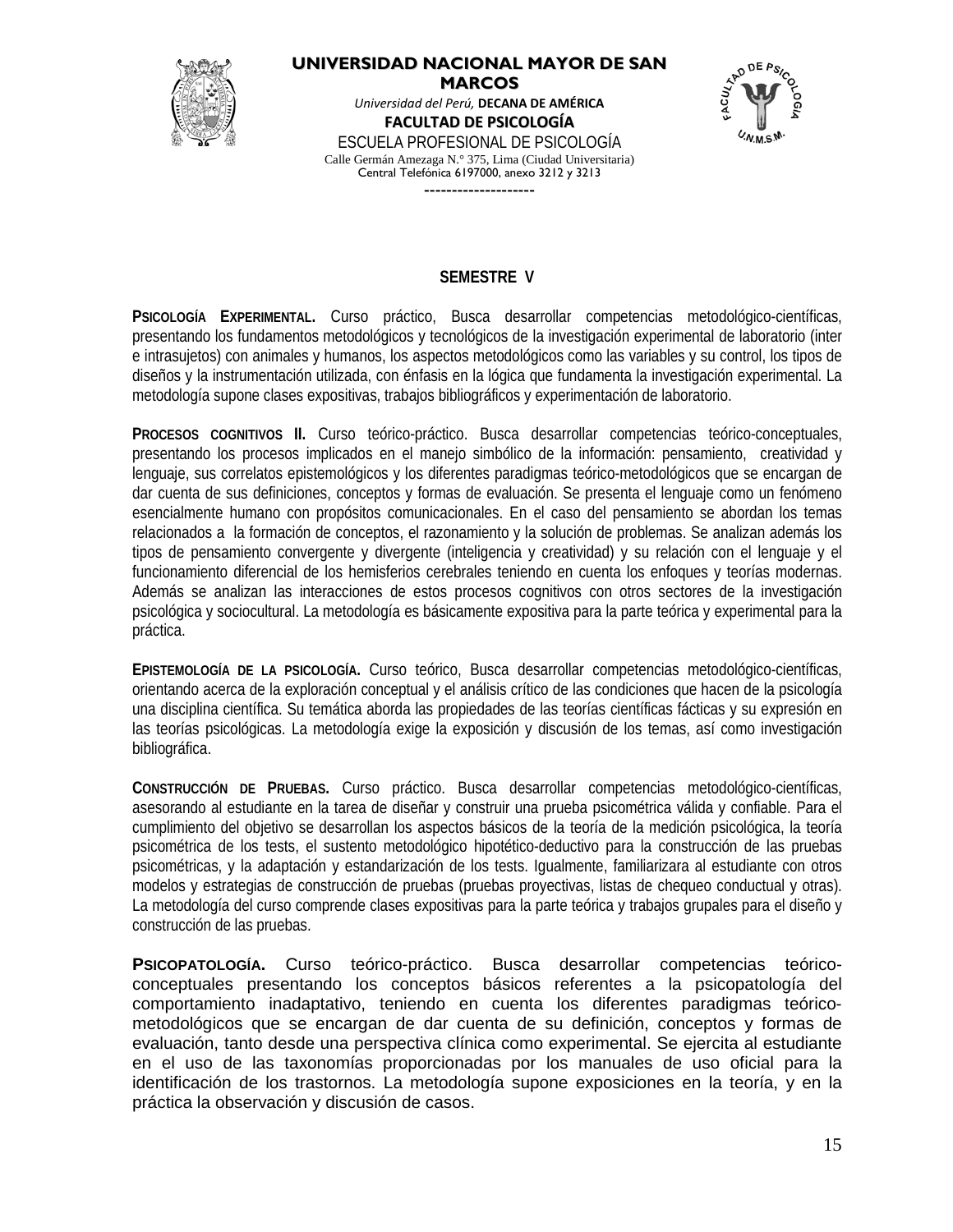

**TÉCNICAS DE EVALUACIÓN DE LA PERSONALIDAD.** Curso teórico-práctico. Busca desarrollar competencias técnicoinstrumentales, presentando los fundamentos teóricos y la administración, calificación e interpretación de las pruebas más utilizadas actualmente para la evaluación de la personalidad y de diversos aspectos del comportamiento (ansiedad, depresión, cólera, percepción, asertividad, autoestima, articulación, negociación, etcétera); introduciendo al estudiante en el manejo práctico de las mismas. La metodología supone exposiciones teóricas y en la práctica la presentación de modelos, con énfasis en la aplicación y la elaboración de informes con supervisión

#### **SEMESTRE VI**

**MÉTODOS DE INVESTIGACIÓN CUANTITATIVA.** Curso teórico-práctico. Busca desarrollar competencias metodológicocientíficas, presentando los elementos básicos de investigación en el enfoque hipotético-deductivo, planteamiento del problema e hipótesis validas y observación controlada de los procesos estudiados, así como aspectos del muestreo y de las escalas de medición de las variables. Además, presenta los fundamentos metodológicos y técnicos de la investigación exploratoria, descriptiva, correlacional, ex post facto, cuasiexperimental, experimental y factorial intersujetos. La metodología supone la discusión de los temas a través de investigaciones modelo en el aspecto teórico, y en el práctico el diseño y desarrollo de un proyecto de investigación.

**NEUROPSICOLOGÍA.** Curso teórico. Busca desarrollar competencias teórico-conceptuales, presentando temas relacionados con la evolución histórica del conocimiento de la relación entre las disfunciones de la corteza cerebral y el movimiento, sensaciones, percepción, lenguaje, memoria y conducta, así como las alteraciones neuropsicológicas o neurolingüísticas; los procesos neurológicos como base de algunas alteraciones de los procesos cognoscitivos, afectivos y de la personalidad; enfermedades neuropsicológicas; la metodología neuropsicológica en la investigación y en la evaluación clínica. La metodología es expositiva y se revisarán bibliografía y modelos de evaluación neuropsicológica.

**PSICOLOGÍA EDUCATIVA.** Curso teórico-práctico. Busca desarrollar competencias teórico-conceptuales, presentando información sobre el papel del psicólogo en el ámbito educacional. El contenido del curso abarca temas como el concepto de psicología educacional, los principios psicológicos que fundamentan el proceso de enseñanza-aprendizaje y las condiciones que permitirían potenciar dicho proceso. Se revisan las contribuciones de los diversos enfoques a la tarea psicoeducacional, se describen las áreas profesionales y temáticas, los contenidos, su ubicación en la psicología aplicada, el papel diferencial del psicólogo educacional en comparación con el psicólogo escolar y las aplicaciones de la psicología educacional. La metodología es expositiva y supone trabajos de investigación bibliográfica.

**DINÁMICA DE GRUPOS.** Estudia los principales fenómenos de la dinámica de grupos: pertenencia, cambio, liderazgo y vínculo entre otros; así como las diversas aplicaciones de la dinámica de grupos y de las técnicas

**TEORÍA Y TÉCNICAS DE INTERVENCIÓN PSICODINÁMICA.** Curso teórico-práctico. Busca desarrollar competencias técnico-procedimentales informando acerca de los principios generales de orden teórico, epistemológico, metodológico y que rigen la conducción de una psicoterapia psicoanalíticamente orientada en ámbitos educativos, organizacionales, comunitarios y clínicos. La temática incluye las características de la primera entrevista, las indicaciones y contraindicaciones para una psicoterapia psicoanalítica, el inicio y desarrollo del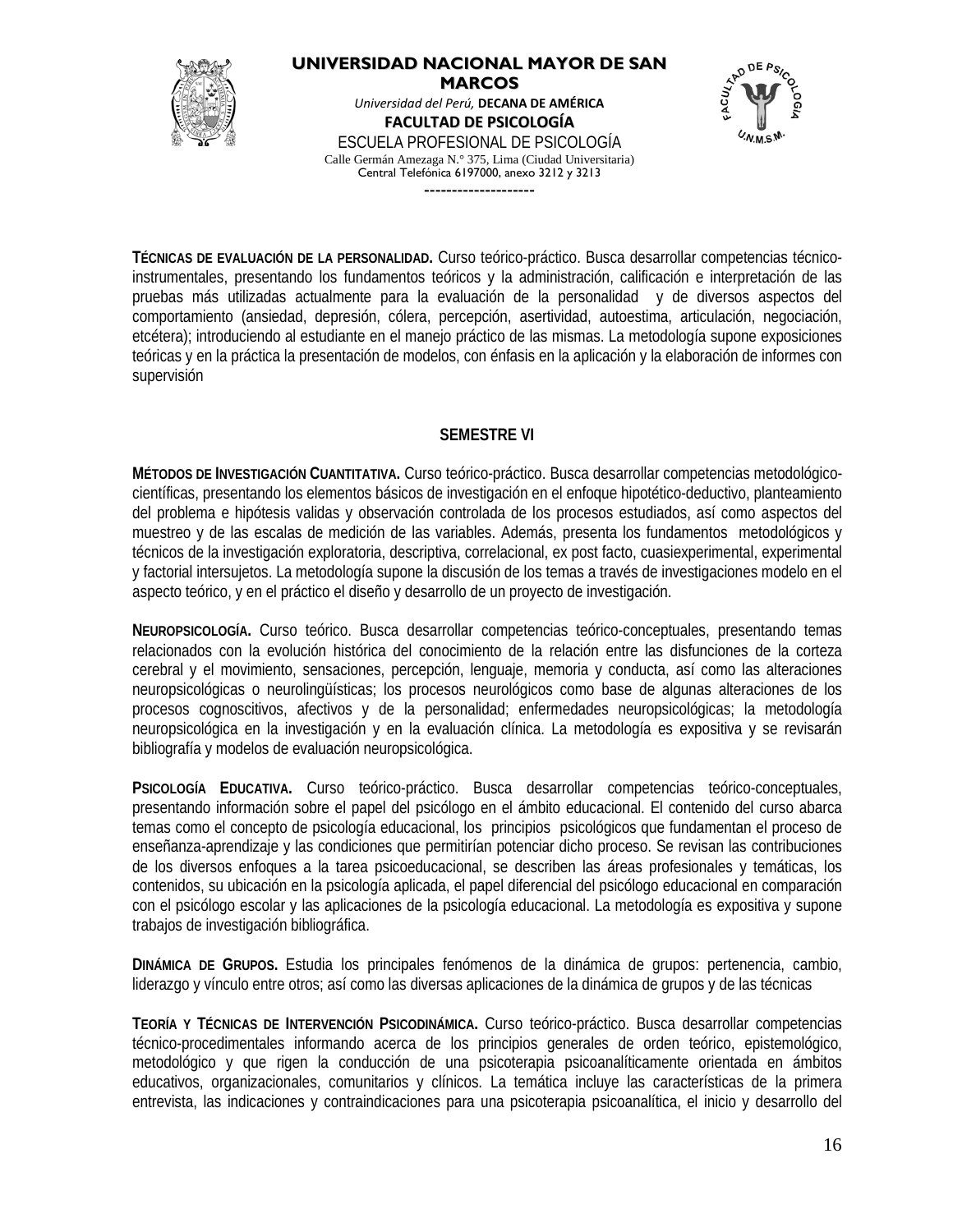

proceso, la transferencia, contratransferencia y resistencia, la interpretación, y la conclusión del proceso. La metodología incluye clases teóricas y discusión de lecturas en clases prácticas.

**TEORÍA Y TÉCNICAS DE INTERVENCIÓN COGNITIVA-CONDUCTUAL.** Curso teórico-práctico. Busca desarrollar competencias técnico-procedimentales introduciendo al estudio histórico y conceptual del análisis funcional del comportamiento en términos teóricos, epistemológicos y metodológicos, así mismo al análisis conductual aplicado en cuanto a estrategias procedimentales para la evaluación y tratamiento genéricos de los problemas psicológicos educativos, organizacionales, comunitarios y clínicos. Posteriormente se desarrollan de forma pormenorizada las principales técnicas utilizadas, y se capacita a los alumnos en la elaboración y ejecución de los programas de intervención respectivos. La metodología supone exposiciones teóricas, observación de modelos y ensayos prácticos.

#### **SEMESTRE VII**

**MÉTODOS DE INVESTIGACIÓN CUALITATIVA.** Curso teórico-práctico. Busca desarrollar competencias metodológicocientíficas, presentando los fundamentos metodológicos y tecnológicos de la investigación cualitativa como proceso activo, sistemático, inductivo y alternativo de analizar empíricamente el campo de estudio psicológico. El contenido del curso abarca los marcos teóricos o interpretativos referenciales, la delimitación de la población, las técnicas para la obtención de información, la organización, el análisis y la categorización de los datos y el uso de paquetes estadísticos computarizados en este análisis. La metodología exige la exposición y discusión de los temas, así como trabajos de campo e investigación bibliográfica.

**PSICOLOGÍA CLÍNICA Y DE LA SALUD.** Curso teórico-práctico. Busca desarrollar competencias teórico-conceptuales presentando el concepto de salud mental, su promoción, prevención, el tratamiento de los problemas psicológicos clínicos y la situación de salud mental en nuestro medio. Asimismo factores que afectan la salud mental, tipos de promoción, prevención y sus estrategias de acuerdo con las necesidades de la población en riesgo y los ámbitos a los cuales pertenecen (familia, colegio, comunidad, institución, etcétera.). La finalidad es capacitar al alumno para conceptuar la promoción de la salud mental y la prevención, así como sus diferentes tipos, y para elaborar un programa de intervención en el área. La metodología será de tipo expositivo, con la participación activa de los alumnos a través de lecturas y discusión. Se elaborará un programa de intervención.

**TÉCNICAS PROYECTIVAS.** Curso teórico-práctico. Busca desarrollar competencias técnico-instrumentales presentando los fundamentos teóricos de las técnicas de evaluación desde la perspectiva psicodinámica de la personalidad, los criterios de administración, calificación e interpretación de las principales pruebas proyectivas, y la integración de los resultados encaminados a un diagnóstico clínico. La metodología supone exposiciones teóricas y en la práctica la presentación de modelos, con énfasis en la aplicación y la elaboración de informes con supervisión.

**ORIENTACIÓN Y CONSEJERÍA PSICOLÓGICA.** Curso teórico-práctico. Busca desarrollar competencias técnicoprocedimentales, desarrollando las habilidades para la orientación en términos de evaluación, definición de perfiles y recomendación de actividades en los diferentes ámbitos del ejercicio profesional. La temática del curso incluirá las teorías de orientación y consejo psicológico tanto individual como grupal, elementos de evaluación, sistema de información en nuestro medio, la toma de decisiones respecto del asesoramiento individual y grupal, y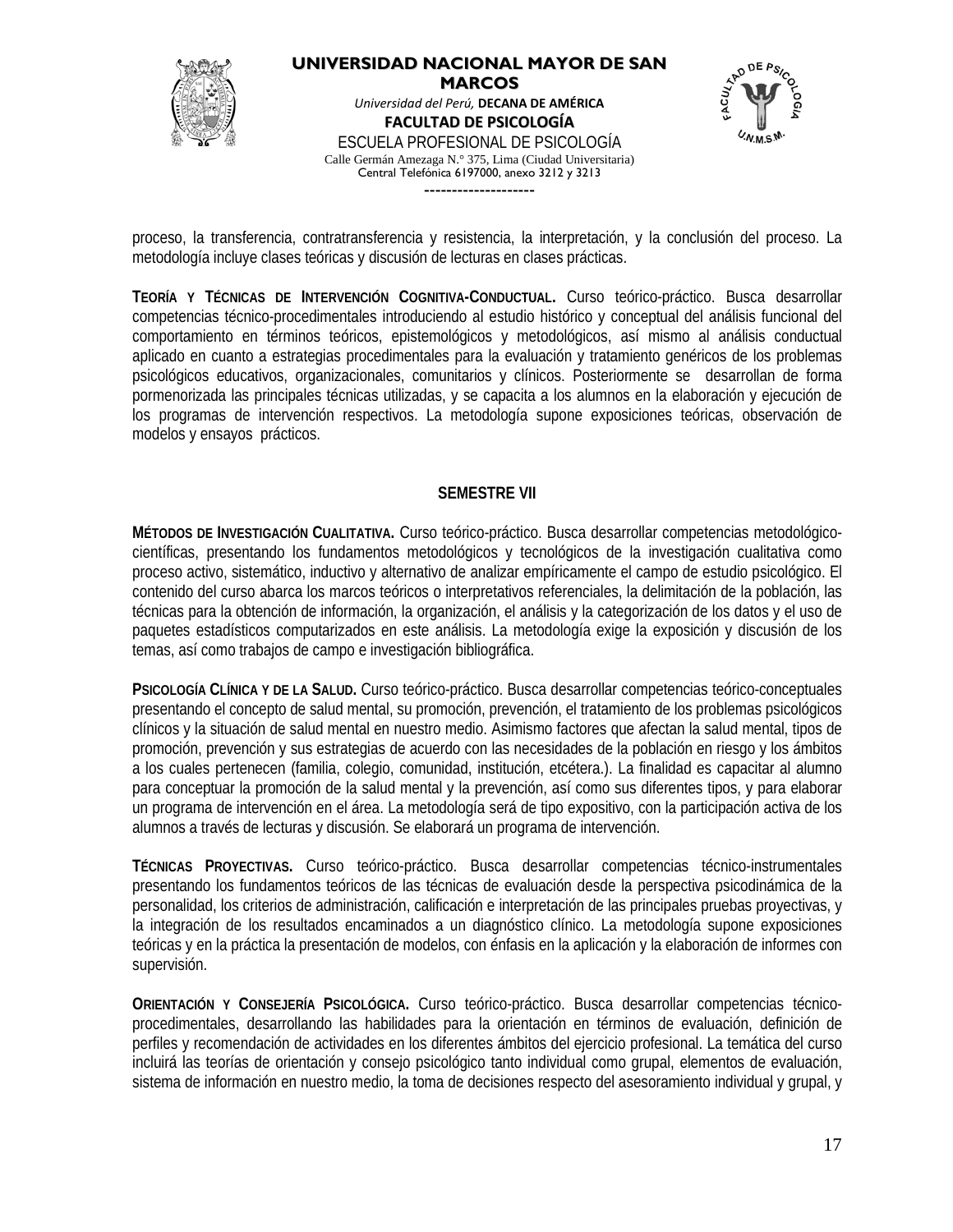

estrategias para la elaboración de acciones de orientación y consejería psicológica. La metodología supone exposiciones teóricas, observación de modelos y ensayos prácticos.

**PSICONEUROINMUNOLOGÍA.** Curso teórico. Busca desarrollar competencias teórico-conceptuales presentando los cambios anátomo- estructural y funcional del sistema nervioso central, a través de la interacción del sujeto con el medio ambiente natural y sociocultural. Se presta énfasis al estudio de la relación que se establece entre la conducta observable, el sistema nervioso central, el endocrino y el inmunológico. También se revisan la fisiología del sueño, la alimentación, el ejercicio y su interacción con la conducta humana. La metodología supone exposiciones donde se revisa la experimentación tanto con animales como con humanos.

**MOTIVACIONES Y ACTITUDES PSICOSOCIALES.** Curso teórico-práctico. Busca desarrollar competencias técnicoprocedimentales identificando los procesos psicológicos implicados en la formación de los valores, los factores condicionantes que explican y determinan el cambio de actitudes, así como los diversos procedimientos y técnicas desarrollados para su medición y cambio. Además identifica los procesos psicológicos que intervienen en la comunicación masiva. La influencia de factores cognitivos, de aprendizaje y ambientales en la comunicación masiva; las barreras en la comunicación y las áreas de aplicación e influencia en la sociedad. La metodología supone exposiciones teóricas y el análisis de la comprensión de noticias y mensajes de diversos medios por diferentes personas.

#### **SEMESTRE VIII**

**TALLER DE TESIS I.** Curso práctico, colegiado, atendiendo a la diversidad de especialidades profesionales en psicología. Busca desarrollar competencias metodológico-científicas asesorando al estudiante en las tareas de planteamiento y denominación del problema de investigación, formulación de hipótesis, revisión bibliográfica, definición de variables, uso de instrumentos, selección del diseño y de la muestra, definición del procedimiento de la investigación y análisis de datos. El curso se desarrolla metodológicamente a través de seminarios y retroinformación puntual a los avances del proyecto de cada asesorado.

**PSICODIAGNÓSTICO DE RORSCHACH.** Curso práctico. Busca desarrollar competencias técnico-instrumentales informando acerca de la prueba proyectiva de Rorschach, ubicándola en el contexto de las teorías de la personalidad, precisando su validez y confiabilidad, los modos de administración y calificación de respuestas según Exner y Klofer, así como la identificación de signos clínicos para la interpretación y diagnóstico. Finalmente se presentan los usos transculturales con énfasis en los estudios efectuados en el Perú. El curso requiere de prácticas supervisadas de casos.

**PSICOLOGÍA DE LA SEXUALIDAD.** Curso teórico. Busca desarrollar competencias teórico-conceptuales, presentando información biológica y sociocultural científico-valorativa acerca del desarrollo sexual humano. Aborda aspectos históricos y culturales acerca de la sexualidad, así como los diferentes afrontes metodológicos de campo y laboratorio con los que ha sido estudiada la respuesta sexual humana. La metodología será de tipo expositivo, con la participación activa de los alumnos a través de lecturas y discusión.

**MODIFICACIÓN DE CONDUCTA EN EL AULA Y EL HOGAR.** Curso teórico-practico, atendiendo a la diversidad de especialidades profesionales en psicología. Busca desarrollar competencias técnico-procedimentales, presentando y capacitando tutores y mediadores en el ejercicio de cada una de las técnicas de cambio conductual en el aula, el hogar y las organizaciones, mediante la programación y el tratamiento extenso de casos prácticos. Incluye también información y entrenamiento en procedimientos de consejería a padres, maestros y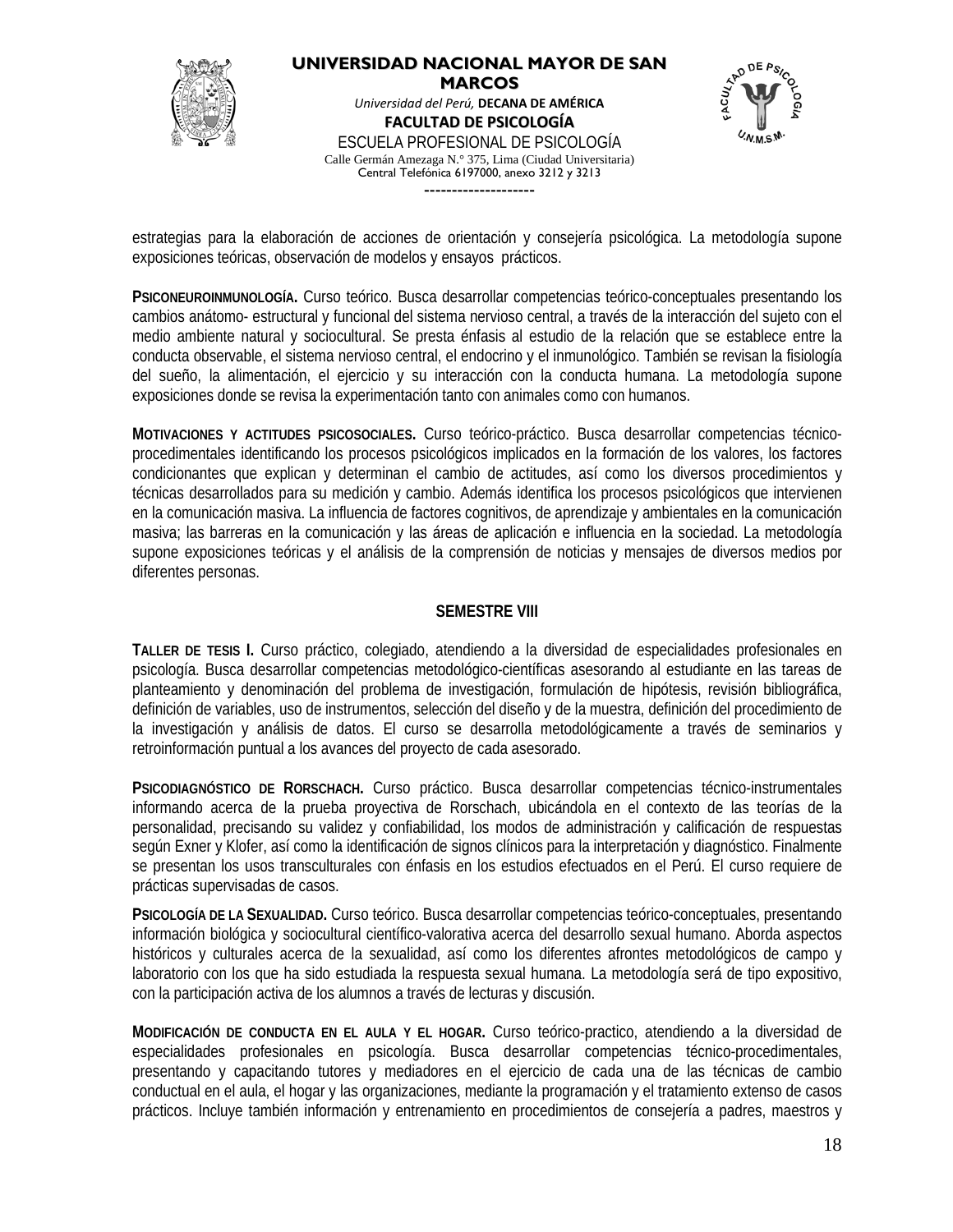

administradores. La metodología es expositiva, con énfasis en el aspecto de la aplicación práctica y prácticas supervisadas.

**ESTRATEGIAS DE NEGOCIACIÓN EN EL MANEJO DE CONFLICTOS.** El curso aportará los elementos básicos que faciliten la observación e interpretación de los diversos fenómenos del conflicto, siendo la negociación una actitud que caracterice el proceso de la resolución de conflictos. En la asignatura se analizará como y porque surgen los conflictos, qué implica un proceso de negociación, los distintos tipos de negociación, y como conocer los distintos modelos teóricos desde los que se ha abordado su estudio. También identificar algunas destrezas, técnicas y estrategias utilizadas en la resolución de conflictos y en la negociación. Los trabajos prácticos procurarán simular situaciones reales con miras a potenciar y estimular acciones de intervención más idóneas.

**PSICOLOGÍA TRANSCULTURAL.** Curso teórico, Busca desarrollar competencias teórico-conceptuales, presentando información acerca del estudio empírico de diversos grupos culturales, se discute el concepto de cultura y el problema del relativismo cultural de la inteligencia, la percepción y el pensamiento. También son importantes las variaciones en el área de valores y actitudes y la influencia de la cultura en la personalidad. Culmina relevando las aplicaciones en la psicología étnica y las psicologías indígenas. La metodología supone la discusión de los temas propuestos.

#### **SEMESTRE IX**

**TALLER DE TESIS II.** Curso práctico, colegiado, atendiendo a la diversidad de especialidades profesionales en psicología. Busca desarrollar competencias metodológico-científicas asesorando al estudiante en las tareas de desarrollar extensivamente el marco teórico, construcción o adaptación y administración de los instrumentos de investigación, elaboración y depuración de la base de datos, y confección del informe de investigación de acuerdo a los estándares internacionales. El curso se desarrolla metodológicamente a través de seminarios y retroinformación puntual a los avances de la ejecución de la investigación de cada asesorado.

**ÉTICA Y DEONTOLOGÍA.** La presente asignatura pertenece al área de Formación General. Es de naturaleza eminentemente teórica. Su propósito es analizar la esencia y naturaleza de la moral como un producto histórico social desde el punto de vista de la ética, conceptuada como una disciplina que aborda científicamente el estudio teórico del comportamiento moral. Además de teorizar sobre la moral, los estudiantes toman una posición racional ante los valores morales, asumiendo conscientemente los de verdad, justicia, solidaridad y honestidad, que enuncia el perfil profesional de nuestra carrera profesional. Al final del curso, estarán en capacidad de contribuir a la construcción de un código deontológico de nuestra profesión.

**ADMINISTRACIÓN EN SERVICIOS PSICOLÓGICOS.** Curso teórico-práctico. Busca desarrollar competencias técnicoprocedimentales analizando las distintas funciones de la administración y la planificación, organización, dirección y control; así como los modelos y formas de organización y administración de empresas, que permitan al psicólogo profesional desarrollar habilidades para integrar la administración y la gestión orientadas al logro de resultados eficientes en una organización de producción de servicios psicológicos, o de producción de materiales e instrumentos para la evaluación psicológica. Metodológicamente el curso supone clases expositivas, revisiones bibliográficas, prácticas en clase y el diseño del perfil de un proyecto de una organización.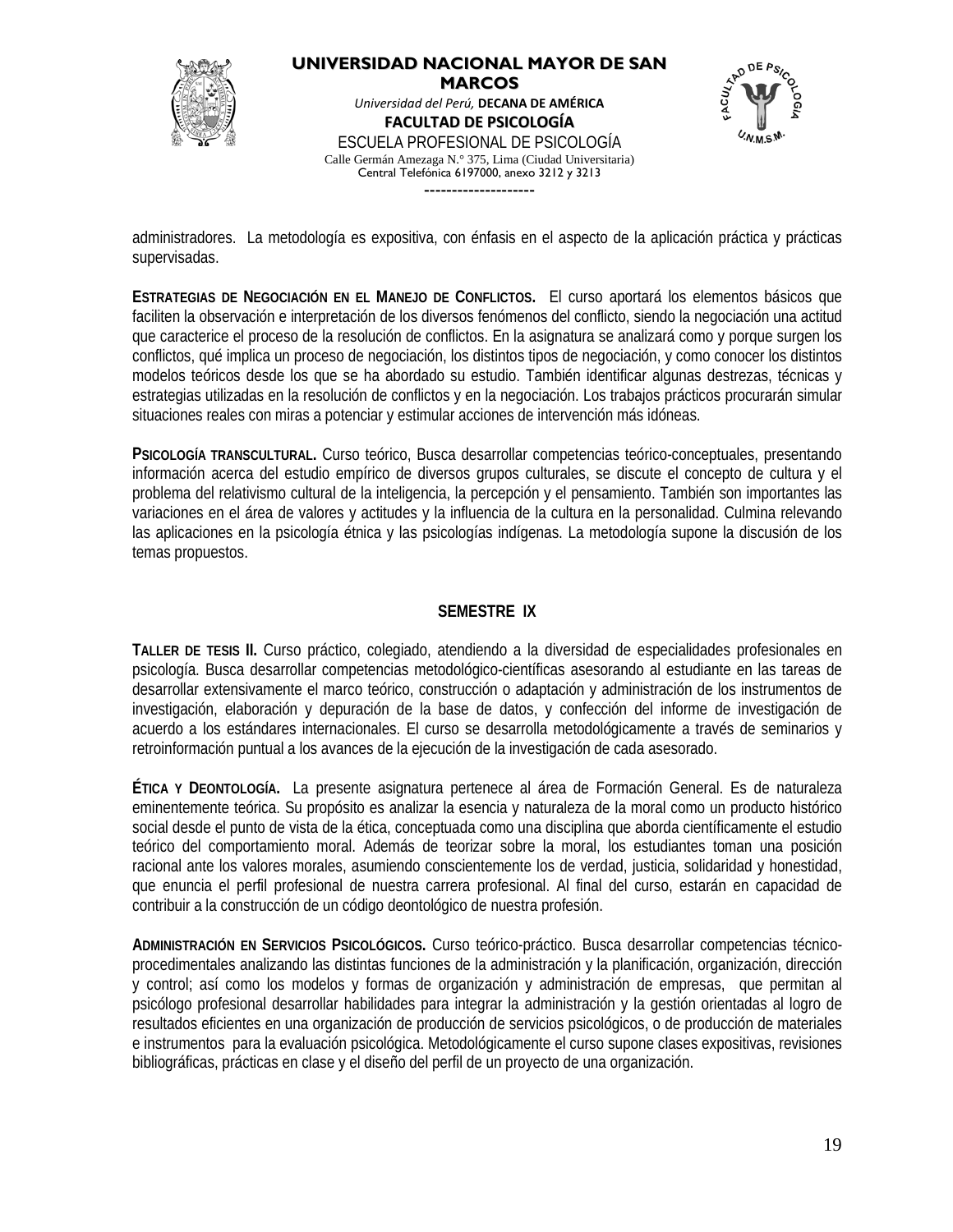

**PRÁCTICAS PRE-PROFESIONALES I.** Curso práctico, atendiendo a la diversidad de especialidades profesionales en psicología. Busca desarrollar competencias socio-personales poniendo en contacto con el mundo del trabajo al egresado de la Escuela Profesional de Psicología, a fin de que ejercite los recursos teóricos y técnicoinstrumentales/procedimentales adquiridos durante su formación, y también a posibilitarle afrontar y resolver situaciones reales que le permitan asimilar experiencias y desarrollar capacidades, habilidades, destrezas y actitudes profesionales inherentes a la carrera.

#### **SEMESTRE X**

**TALLER DE TESIS III.** La asignatura está orientada, fundamentalmente, a asesorar la ejecución del proyecto de investigación aprobado que los alumnos presentaron en el curso de Taller de Tesis II. Sin embargo la primera parte está consagrada a la revisión de la consistencia del proyecto de investigación mencionado, para luego iniciar la implementación del proyecto y demás pasos siguientes: consolidación del marco teórico, elaboración, validación y aplicación de los instrumentos, análisis e interpretación de datos; diseño del esquema de la tesis, redacción del primer borrador de la tesis.

**TALLER DE FORMULACIÓN DE PROYECTOS EN PSICOLOGÍA.** Busca desarrollar competencias teóricoprocedimentales, informando y capacitando al estudiante acerca del diseño y formulación de proyectos de intervención psicosocial, indicando tópicos diversos sobre los cuales se pueden construir proyectos en relación con sus componentes, tipos, modelos y estrategias de implementación. La metodología supone clases teóricas y entrenamiento practico en el diseño y desarrollo de un proyecto de intervención.

**PRÁCTICAS PRE-PROFESIONALES II.** Curso práctico, atendiendo a la diversidad de especialidades profesionales en psicología. Busca desarrollar competencias socio-personales, poniendo en contacto con el mundo del trabajo al egresado de la Escuela Académico-profesional de Psicología con el fin de que ejercite los recursos teóricos y técnico–instrumentales/procedimentales adquiridos durante su formación, y posibilitarle afrontar y resolver situaciones reales que le permitan asimilar experiencias y desarrollar capacidades, habilidades, destrezas y actitudes profesionales inherentes a la carrera.

**INTERVENCIÓN EN PSICOLOGÍA CLÍNICA Y DE LA SALUD.** Curso semi-presencial teórico-práctico. Busca desarrollar competencias teórico-conceptuales y técnico-procedimentales, identificar los diferentes modelos de intervención que se aplican en la especialidad, así como las técnicas más adecuadas para cada una de los niveles de la psicología clínica. Se revisa el concepto de psicología clínica, las áreas de evaluación individual, institucional, y epidemiológica, y las técnicas de intervención preventiva, terapéutica y de rehabilitación. La metodología será de tipo expositivo, con la participación activa de los alumnos a través de lecturas de artículos relacionados con el tema. En la práctica cada alumno diseñara y desarrollará un proyecto de intervención.

**REDACCIÓN DE INFORMES EN EL ÁREA CLÍNICA.** Curso semi-presencial teórico-practico. Busca desarrollar competencias técnico-instrumentales desarrollando temas vinculados a las diversas modalidades que toma el diagnóstico individual y grupal en la relación psicólogo-cliente, teniendo en consideración el dominio gramatical del idioma por parte del estudiante de forma tal que le permita elaborar correctamente documentos escritos consistentes, principalmente informes clínicos, de acuerdo a las normas internacionales, con el objetivo de comunicarse con otros profesionales de la salud, así como con los usuarios del servicio psicológico. Metodológicamente incluye lecturas, exposiciones y prácticas supervisadas.